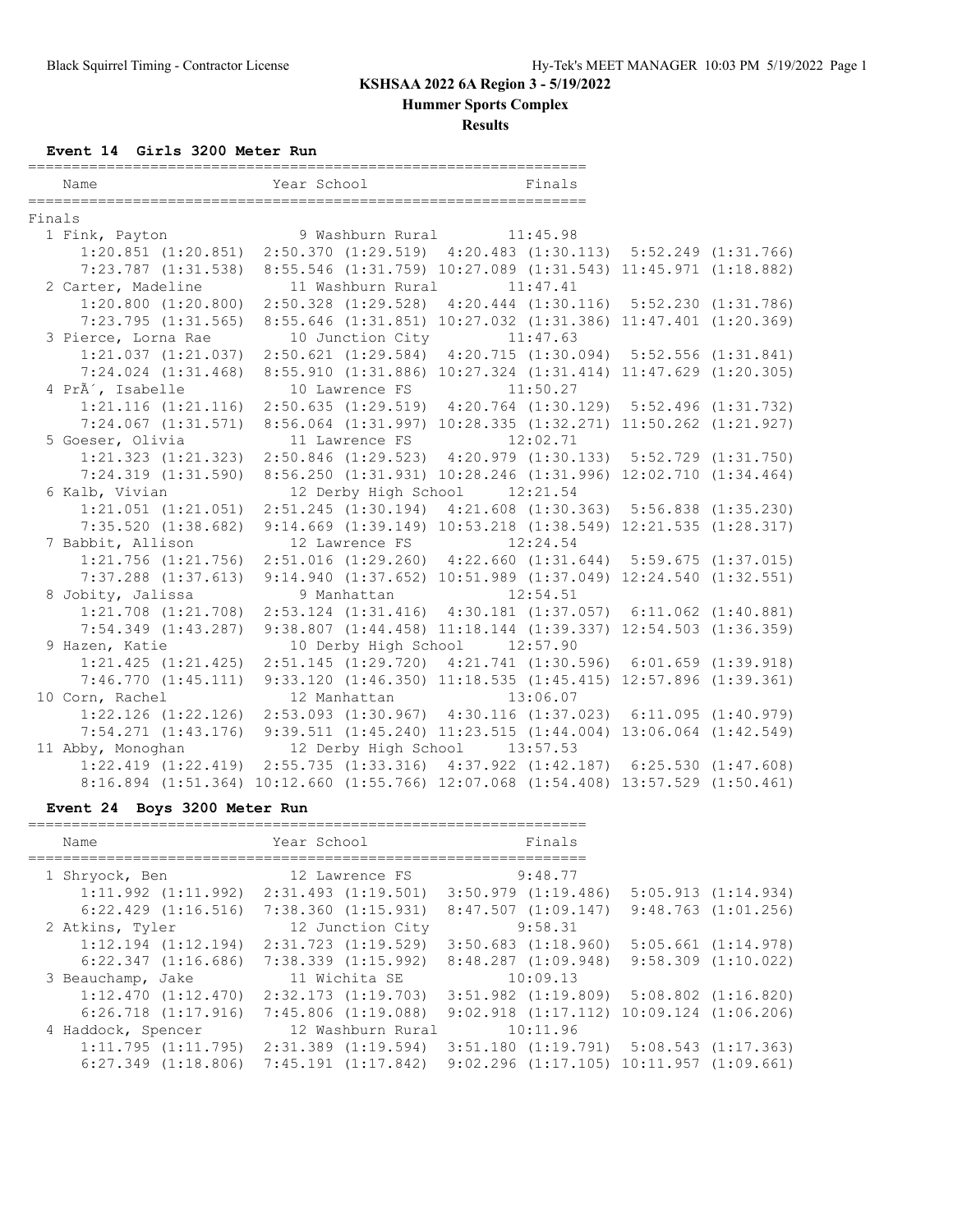**Hummer Sports Complex**

**Results**

## **....Event 24 Boys 3200 Meter Run**

| 5 Keller, Hayden        | 10 Washburn Rural                                                       | 10:13.58                                         |  |
|-------------------------|-------------------------------------------------------------------------|--------------------------------------------------|--|
| $1:11.836$ $(1:11.836)$ | $2:31.281$ $(1:19.445)$                                                 | $3:51.212$ $(1:19.931)$ $5:07.880$ $(1:16.668)$  |  |
| $6:26.926$ $(1:19.046)$ | 7:45.637(1:18.711)                                                      | $9:02.647$ $(1:17.010)$ $10:13.573$ $(1:10.926)$ |  |
| 6 Wohler, Blake         | 10 Lawrence FS                                                          | 10:27.63                                         |  |
| $1:12.540$ $(1:12.540)$ | $2:31.572$ $(1:19.032)$                                                 | $3:51.108$ $(1:19.536)$ $5:08.285$ $(1:17.177)$  |  |
| $6:27.953$ $(1:19.668)$ | $7:49.556$ $(1:21.603)$                                                 | $9:09.807$ $(1:20.251)$ $10:27.630$ $(1:17.823)$ |  |
| 7 Dawdy, Parker         | 12 Manhattan                                                            | 10:38.29                                         |  |
| $1:12.749$ $(1:12.749)$ | 2:31.737(1:18.988)                                                      | $3:51.482$ $(1:19.745)$ $5:08.102$ $(1:16.620)$  |  |
| $6:27.144$ $(1:19.042)$ | $7:47.502$ $(1:20.358)$                                                 | 9:12.431 (1:24.929) 10:38.290 (1:25.859)         |  |
| 8 Mills, Silas          | 11 Manhattan                                                            | 10:42.51                                         |  |
| $1:13.595$ $(1:13.595)$ | 2:32.970(1:19.375)                                                      | $3:54.135$ $(1:21.165)$ $5:15.479$ $(1:21.344)$  |  |
| $6:39.065$ $(1:23.586)$ | $8:03.770$ $(1:24.705)$                                                 | $9:28.371$ $(1:24.601)$ $10:42.504$ $(1:14.133)$ |  |
| 9 Dee, William          | 9 Junction City                                                         | 10:45.39                                         |  |
| $1:13.239$ $(1:13.239)$ | $2:32.692$ $(1:19.453)$                                                 | $3:53.860$ $(1:21.168)$ $5:15.203$ $(1:21.343)$  |  |
| $6:38.833$ $(1:23.630)$ | $8:03.564$ $(1:24.731)$                                                 | $9:28.105$ $(1:24.541)$ $10:45.386$ $(1:17.281)$ |  |
| 10 Fink, Grayson        | 11 Washburn Rural                                                       | 10:51.56                                         |  |
| $1:12.646$ $(1:12.646)$ | $2:32.318$ $(1:19.672)$                                                 | $3:52.292$ $(1:19.974)$ $5:12.566$ $(1:20.274)$  |  |
| $6:37.127$ $(1:24.561)$ | $8:04.211$ $(1:27.084)$                                                 | 9:31.184 (1:26.973) 10:51.555 (1:20.371)         |  |
| 11 Holdren, Lucas       | 10 Manhattan                                                            | 10:53.02                                         |  |
| $1:14.120$ $(1:14.120)$ | $2:34.233$ $(1:20.113)$ $3:55.785$ $(1:21.552)$ $5:19.257$ $(1:23.472)$ |                                                  |  |
| $6:45.714$ $(1:26.457)$ | 8:12.645(1:26.931)                                                      | $9:38.719$ $(1:26.074)$ $10:53.015$ $(1:14.296)$ |  |
| 12 Smith, Isaiah        | 11 Junction City 11:03.01                                               |                                                  |  |
| $1:12.856$ $(1:12.856)$ | $2:31.907$ $(1:19.051)$ $3:52.757$ $(1:20.850)$ $5:13.750$ $(1:20.993)$ |                                                  |  |
| $6:39.679$ $(1:25.929)$ | 8:08.559 (1:28.880) 9:40.684 (1:32.125) 11:03.010 (1:22.326)            |                                                  |  |
| 13 Kreutzer, Lucas      | 9 Derby High School 11:17.50                                            |                                                  |  |
| $1:14.322$ $(1:14.322)$ | 2:35.453 (1:21.131) 3:59.453 (1:24.000) 5:26.472 (1:27.019)             |                                                  |  |
| $6:56.604$ $(1:30.132)$ | 8:27.856 (1:31.252) 9:56.794 (1:28.938) 11:17.500 (1:20.706)            |                                                  |  |
| 14 Harty, Jack          | 9 Wichita Heights 11:35.18                                              |                                                  |  |
| $1:14.296$ $(1:14.296)$ | 2:35.078 (1:20.782) 3:57.790 (1:22.712) 5:23.601 (1:25.811)             |                                                  |  |
| $6:52.922$ $(1:29.321)$ | 8:27.982 (1:35.060) 10:02.872 (1:34.890) 11:35.179 (1:32.307)           |                                                  |  |
| 15 King, Owen           | 9 Derby High School 11:51.48                                            |                                                  |  |
| $1:19.424$ $(1:19.424)$ | 2:46.686 (1:27.262) 4:17.605 (1:30.919) 5:49.759 (1:32.154)             |                                                  |  |
| $7:19.154$ $(1:29.395)$ | 8:52.349 (1:33.195) 10:28.840 (1:36.491) 11:51.476 (1:22.636)           |                                                  |  |
| 16 Brown, Caleb         | 10 Topeka High School 11:56.83                                          |                                                  |  |
| 1:19.830(1:19.830)      | 2:46.504 (1:26.674) 4:17.366 (1:30.862) 5:49.639 (1:32.273)             |                                                  |  |
| $7:19.144$ $(1:29.505)$ | 8:52.471 (1:33.327) 10:29.292 (1:36.821) 11:56.825 (1:27.533)           |                                                  |  |
| -- Loos, Jake           | 10 Lawrence FS                                                          | <b>DNF</b>                                       |  |
| $1:12.888$ $(1:12.888)$ | 2:32.027 (1:19.139) 3:51.673 (1:19.646) 5:12.276 (1:20.603)             |                                                  |  |
| $6:34.519$ $(1:22.243)$ | $7:57.533$ $(1:23.014)$                                                 |                                                  |  |
| -- Christopher, Michael | 11 Topeka High School                                                   | <b>DNS</b>                                       |  |

#### **Event 34 Girls 100 Meter Hurdles**

| Name                                         | Year School          | Prelims      | Wind H# |                    |
|----------------------------------------------|----------------------|--------------|---------|--------------------|
| Preliminaries                                |                      |              |         |                    |
| 1 Bell, Mayciee                              | 11 Derby High School | 16.580       | NWI 1   |                    |
| 2 Spriggs, Marrah                            | 11 Lawrence FS       | 16.610       | NWI 2   |                    |
| 3 Syring, Rylan                              | 10 Derby High School | 16.700       | NWI     |                    |
| 4 Prestonback, Kennedy                       | 11 Manhattan         | 16.740 NWI 2 |         |                    |
| 5 Gonzalez-Ponce, Alanis                     | 12 Wichita North     | 17.61a       | NWI     |                    |
| 6 Jund, Anna                                 | 10 Manhattan         | 17.81a       | NWI 2   |                    |
| 7 Beach, Tess                                | 11 Washburn Rural    | 18.33q       | NWI     |                    |
| 8 Thompson-Wright, Shantel 11 Washburn Rural |                      | 20.98q       | NWI     | $\overline{2}$     |
| -- Cushinberry, Mia                          | 12 Wichita North     | DO.          | NWI     | 2 finish in lane 3 |
|                                              |                      |              |         |                    |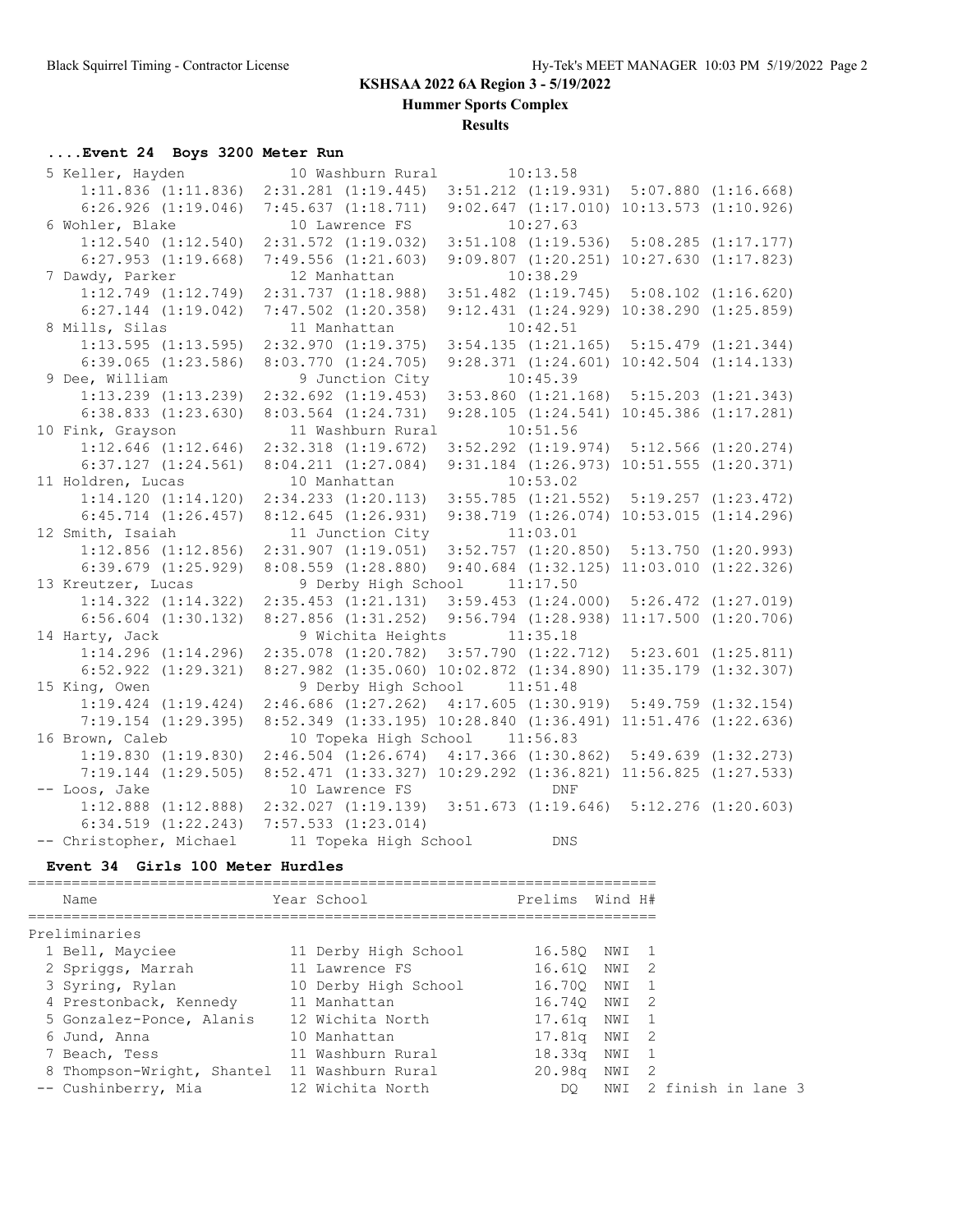**Hummer Sports Complex**

#### **Results**

**Event 34 Girls 100 Meter Hurdles**

|        | Name                       | Year School          | Finals | Wind |
|--------|----------------------------|----------------------|--------|------|
|        |                            |                      |        |      |
| Finals |                            |                      |        |      |
|        | 1 Bell, Mayciee            | 11 Derby High School | 16.14  | NWI  |
|        | 2 Spriggs, Marrah          | 11 Lawrence FS       | 16.45  | NW T |
|        | 3 Syring, Rylan            | 10 Derby High School | 16.89  | NW T |
|        | 4 Prestonback, Kennedy     | 11 Manhattan         | 16.95  | NWI  |
|        | 5 Jund, Anna               | 10 Manhattan         | 17.41  | NWI  |
|        | 6 Thompson-Wright, Shantel | 11 Washburn Rural    | 18.13  | NWI  |
|        | 7 Beach, Tess              | 11 Washburn Rural    | 18.42  | NW T |
|        | 8 Gonzalez-Ponce, Alanis   | 12 Wichita North     | 18.48  | NW I |

## **Event 44 Boys 110 Meter Hurdles**

|   | Name                | Year School           | Prelims            | Wind H# |              |
|---|---------------------|-----------------------|--------------------|---------|--------------|
|   | Preliminaries       |                       |                    |         |              |
|   | 1 Dingle, DJ        | 11 Wichita Heights    | 15.540             | NWI     | -2           |
|   | 2 Hamilton, Mikell  | 11 Derby High School  | 16.140             | NWI     | -1           |
|   | 3 Sabatini, Elijah  | 11 Lawrence FS        | 16.030             | NWI     | 2            |
| 4 | Ingerthron, Cody    | 11 Washburn Rural     | 16.370             | NWI     | $\mathbf{1}$ |
|   | 5 Sidabutar, Trevor | 12 Lawrence FS        | 16.13q             | NWI     | 2            |
| 6 | Huff, Talon         | 9 Manhattan           | 16.99 <sub>q</sub> | NWI     | 2            |
|   | 7 Jordan, Jalen     | 12 Lawrence FS        | 17.11q             | NWI     | 2            |
| 8 | Zambrano, Marco     | 12 Manhattan          | 17.22q             | NWI     | 1            |
|   | 9 Cowdin, Jaxon     | 9 Topeka High School  | 17.39              | NWI     | $\mathbf{1}$ |
|   | 10 Jund, Zachary    | 11 Manhattan          | 17.43              | NWI     | 1            |
|   | 11 Roberts, Devon   | 11 Wichita Heights    | 17.95              | NWI     | -1           |
|   | 12 Schnelle, Ben    | 9 Derby High School   | 18.84              | NWI     | 2            |
|   | 13 Ombati, Roy      | 12 Derby High School  | 19.77              | NWI     | 1            |
|   | 14 Davis, Latavion  | 10 Topeka High School | 19.83              | NWI     | 2            |
|   | 15 Elliott, Emmett  | 10 Topeka High School | 20.17              | NWI     | $\mathbf{1}$ |

## **Event 44 Boys 110 Meter Hurdles**

| Name                |  | Finals                                                                                                                                                              | Wind |
|---------------------|--|---------------------------------------------------------------------------------------------------------------------------------------------------------------------|------|
| Finals              |  |                                                                                                                                                                     |      |
| 1 Hamilton, Mikell  |  | 15.25                                                                                                                                                               | NWI  |
| 2 Dingle, DJ        |  | 15.59                                                                                                                                                               | NWI  |
| 3 Sidabutar, Trevor |  | 15.65                                                                                                                                                               | NWI  |
| 4 Ingerthron, Cody  |  | 15.66                                                                                                                                                               | NWI  |
| 5 Sabatini, Elijah  |  | 15.87                                                                                                                                                               | NWI  |
| 6 Huff, Talon       |  | 16.36                                                                                                                                                               | NWI  |
| 7 Jordan, Jalen     |  | 16.96                                                                                                                                                               | NWI  |
| 8 Zambrano, Marco   |  | 18.48                                                                                                                                                               | NWI  |
|                     |  | Year School<br>11 Derby High School<br>11 Wichita Heights<br>12 Lawrence FS<br>11 Washburn Rural<br>11 Lawrence FS<br>9 Manhattan<br>12 Lawrence FS<br>12 Manhattan |      |

#### **Event 54 Girls 4x800 Meter Relay**

| School                  | Finals                                                                                          |  |  |  |  |  |  |  |  |  |  |  |  |
|-------------------------|-------------------------------------------------------------------------------------------------|--|--|--|--|--|--|--|--|--|--|--|--|
|                         |                                                                                                 |  |  |  |  |  |  |  |  |  |  |  |  |
| 1 Derby High School     | 9:56.55                                                                                         |  |  |  |  |  |  |  |  |  |  |  |  |
| 1) Kalb, Vivian 12      | 2) Mccomb, Haley 11                                                                             |  |  |  |  |  |  |  |  |  |  |  |  |
| 3) Monaghan, Abigail 12 | 4) Hula, Piper 9                                                                                |  |  |  |  |  |  |  |  |  |  |  |  |
|                         | $2:33.015$ $(2:33.015)$ $5:02.401$ $(2:29.386)$ $7:36.367$ $(2:33.966)$ $9:56.543$ $(2:20.176)$ |  |  |  |  |  |  |  |  |  |  |  |  |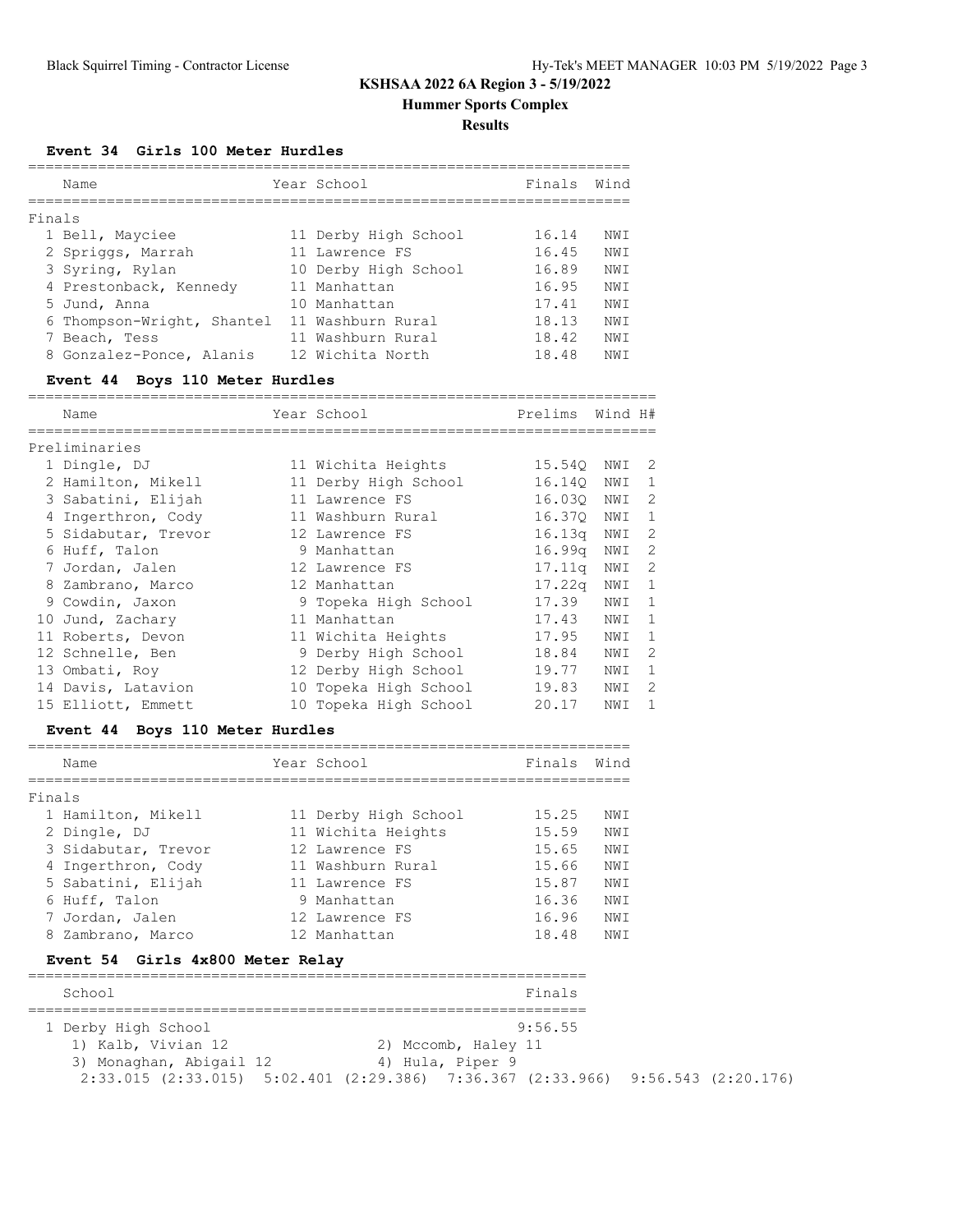**Hummer Sports Complex**

#### **Results**

#### **....Event 54 Girls 4x800 Meter Relay**

 2 Washburn Rural High School 10:01.22 1) Christensen, Maria 9 120 20 Nolte, Brooklyn 3) Bird, Khloi 12 4) Ismert, Rylee 9 2:30.860 (2:30.860) 5:04.277 (2:33.417) 7:35.000 (2:30.723) 10:01.216 (2:26.216) 3 Manhattan High School 10:07.32 1) Loub, Hannah 12 2) Harkin, Jillian 11 3) Corn, Rachel 12 4) Jobity, Malea 9 2:33.175 (2:33.175) 5:04.203 (2:31.028) 7:43.004 (2:38.801) 10:07.312 (2:24.308) 4 Lawrence Free State High Schoo 10:07.56 1) Pr $\tilde{A}'$ , Isabelle 10  $\hskip1cm$  2) Barnes, Cayman 9 3) Whittlesey, Samantha 12 (4) Goeser, Olivia 11 2:31.658 (2:31.658) 5:05.334 (2:33.676) 7:39.473 (2:34.139) 10:07.551 (2:28.078) 5 Junction City High School 10:16.28 1) McGuire, Reagan 10 2) Pierce, Lorna Rae 10 3) Atkins, Katelyn 10 (4) York, Brynna 10 2:33.569 (2:33.569) 5:04.545 (2:30.976) 7:43.456 (2:38.911) 10:16.271 (2:32.815) 6 Wichita North High School 11:10.56 1) Bengi, Bilhah 12 2) Angel-ruiz, Jaquelin 12 3) Ornelas, Alexa 10 4) Rosales, Nayelly 12 2:40.962 (2:40.962) 5:31.992 (2:51.030) 8:29.468 (2:57.476) 11:10.553 (2:41.085)

#### **Event 64 Boys 4x800 Meter Relay**

================================================================ School Finals ================================================================ 1 Lawrence Free State High Schoo 8:16.15 1) Keathley-Helms, Jack 12 2) Sievers, Tiger 12 3) Hedges, Jake 10 4) Shryock, Ben 12 2:01.085 (2:01.085) 4:07.262 (2:06.177) 6:09.182 (2:01.920) 8:16.145 (2:06.963) 2 Manhattan High School 8:25.53 1) Mosier, Ben 12 2) Lacroix, Baptiste 12 3) Bowyer, Max 12 4) Bryant, Ethan 10 2:02.824 (2:02.824) 4:13.474 (2:10.650) 6:18.228 (2:04.754) 8:25.523 (2:07.295) 3 Derby High School 8:26.27 1) Hock, Austin 12 2) Ring, Tyler 9 3) King, Jarron 12 4) Hock, Ethan 12 2:00.574 (2:00.574) 4:07.313 (2:06.739) 6:18.575 (2:11.262) 8:26.261 (2:07.686) 4 Washburn Rural High School 8:43.95 1) Dial, Easton 11 2) Haddock, Spencer 12 3) Keller, Hayden 10 4) Buessing, Ben 9 2:05.375 (2:05.375) 4:15.968 (2:10.593) 6:23.015 (2:07.047) 8:43.944 (2:20.929) 5 Wichita Heights High School 9:25.86 1) Jacobs-Garza, Jolyn 9 2) Everett, Torin 12 3) Trotter, Royce 11 4) Banks, Jonathan 12 2:11.378 (2:11.378) 4:36.936 (2:25.558) 6:57.925 (2:20.989) 9:25.860 (2:27.935)

#### **Event 74 Girls 100 Meter Dash**

| Name             | Year School        | Prelims Wind H# |  |
|------------------|--------------------|-----------------|--|
|                  |                    |                 |  |
| Preliminaries    |                    |                 |  |
| 1 Pellant, Hanna | 9 Manhattan        | 12.340 NWI 3    |  |
| 2 Coney, Nhubia  | 11 Junction City   | 12.440 NWI 1    |  |
| 3 David, Karynne | 10 Wichita Heights | 12.640 NWI 2    |  |
| 4 Walker, Nyree  | 10 Wichita SE      | 12.650 NWI      |  |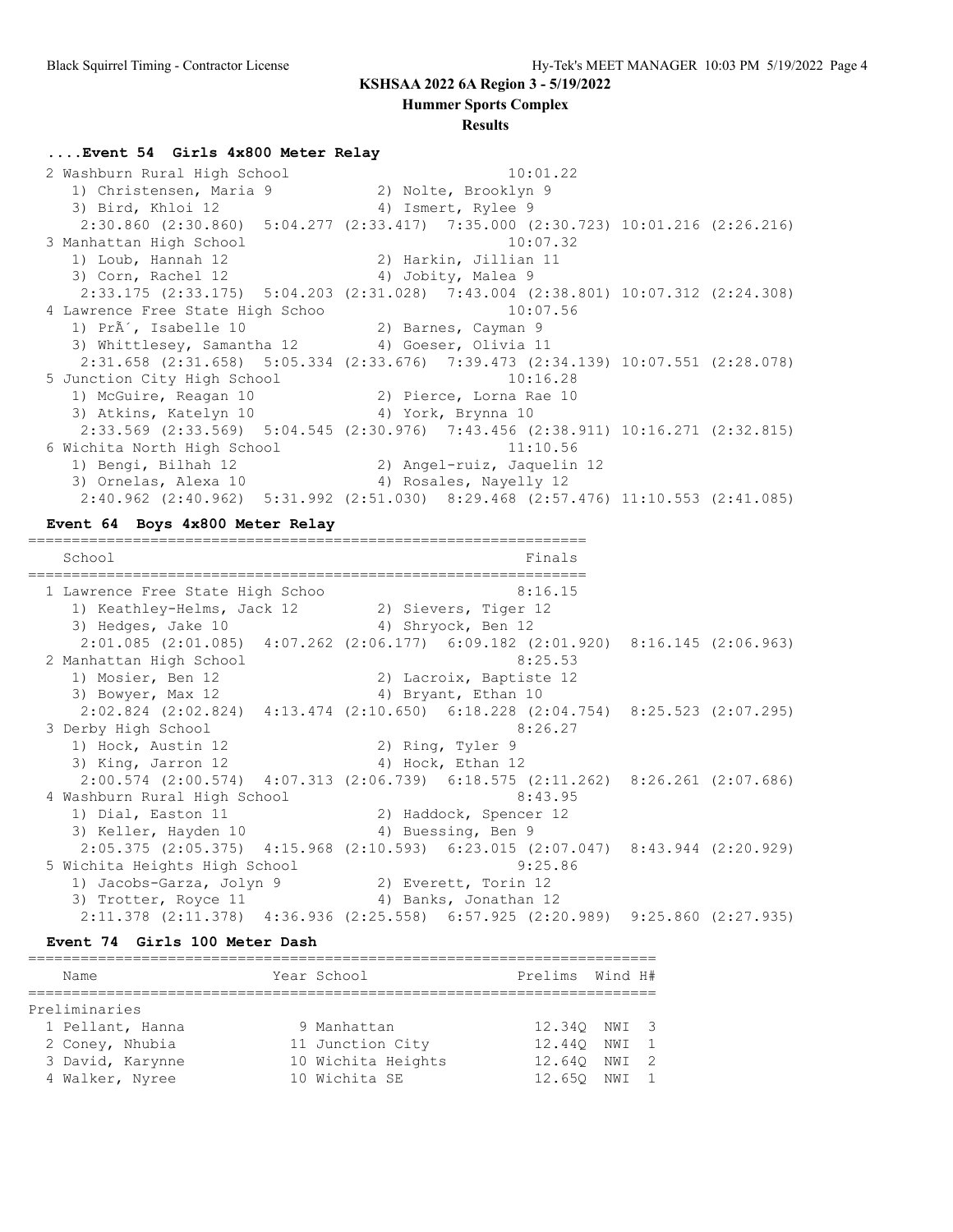**Hummer Sports Complex**

#### **Results**

### **....Event 74 Girls 100 Meter Dash**

| 5 Mackenzie, Buyno        | 11 Wichita Heights    | 12.910             | NWI | -2                      |
|---------------------------|-----------------------|--------------------|-----|-------------------------|
| 6 Larson, Avery           | 11 Manhattan          | 12.930             | NWI | -3                      |
| 7 Syring, Rylan           | 10 Derby High School  | 13.04 <sub>q</sub> | NWI | $\overline{\mathbf{3}}$ |
| 8 Barron, Aylani          | 10 Manhattan          | 13.10q             | NWI |                         |
| 9 Snowbarger, Maddie      | 10 Derby High School  | 13.13              | NWI |                         |
| 10 Symbersky, Riley       | 9 Derby High School   | 13.35              | NWI | - 3                     |
| 11 Johnson, Aumunique     | 11 Wichita Heights    | 13.48              | NWI | -2                      |
| 12 Arellano, Sandra       | 12 Wichita North      | 13.57              | NWI | 2 13.564                |
| 13 Wilson, Alivia         | 10 Wichita SE         | 13.57              | NWI | 2 13.567                |
| 14 Bengi, Rodah           | 11 Wichita North      | 13.67              | NWI | -3                      |
| 15 Washington, Makiah     | 9 Topeka High School  | 13.69              | NWI |                         |
| 16 Hysten, Latrice        | 10 Topeka High School | 14.06              | NWI |                         |
| 17 Davenport, Karma       | 9 Wichita North       | 14.56              | NWI | -2                      |
| 18 McBride-Raines, Niesha | 10 Topeka High School | 15.60              | NWI | 3                       |

### **Event 74 Girls 100 Meter Dash**

| Name               | Year School          | Finals | Wind |            |
|--------------------|----------------------|--------|------|------------|
| Finals             |                      |        |      |            |
| 1 David, Karynne   | 10 Wichita Heights   | 12.29  |      | NWI 12.287 |
| 2 Pellant, Hanna   | 9 Manhattan          | 12.29  |      | NWI 12.290 |
| 3 Coney, Nhubia    | 11 Junction City     | 12.33  | NW I |            |
| 4 Mackenzie, Buyno | 11 Wichita Heights   | 12.71  | NWI  |            |
| 5 Walker, Nyree    | 10 Wichita SE        | 12.72  | NWI  |            |
| 6 Larson, Avery    | 11 Manhattan         | 12.89  | NWI  |            |
| 7 Syring, Rylan    | 10 Derby High School | 13.08  | NWI  |            |
| 8 Barron, Aylani   | 10 Manhattan         | 13.26  | NWI  |            |

### **Event 84 Boys 100 Meter Dash**

| Name                                    | Year School          | Prelims    | Wind H# |              |          |
|-----------------------------------------|----------------------|------------|---------|--------------|----------|
| Preliminaries                           |                      |            |         |              |          |
| 1 Schomaker, Brayden                    | 12 Manhattan         | 10.950     | NWI     | 2            |          |
| 2 Alexander, Kamaar                     | 11 Wichita Heights   | 11.03Q     | NWI     | 3            |          |
| 3 Crawford, Christian                   | 12 Derby High School | 11.110 NWI |         | $\mathbf{1}$ |          |
| 4 Santiago, Shaymus                     | 12 Washburn Rural    | 11.060 NWI |         | 2            |          |
| 5 Hamilton, Jaeden                      | 12 Wichita Heights   | 11.120 NWI |         | 3            |          |
| 6 Samenus, Ethan                        | 11 Manhattan         | 11.25Q     | NWI     | $\mathbf{1}$ |          |
| 7 Madrigal, Mason                       | 11 Derby High School | 11.14q NWI |         |              | 2 11.136 |
| 8 Banks, Randall                        | 12 Junction City     | 11.14q NWI |         |              | 2 11.137 |
| 9 Anderson, Ashmar                      | 10 Wichita Heights   | 11.23      | NWI     | 3            |          |
| 10 Jones, Thelonius                     | 11 Junction City     | 11.30      | NWI     | 1            |          |
| 11 Aukland, Deandre                     | 11 Manhattan         | 11.35      | NWI     | 3            |          |
| 12 Colbert, Dejuan                      | 9 Wichita SE         | 11.39      | NWI     | 3            |          |
| 13 Thompson, Lafayette 9 Washburn Rural |                      | 11.55      | NWI     |              | 1 11.548 |
| 14 Moss, Josiah                         | 10 Lawrence FS       | 11.55      | NWI     |              | 1 11.550 |
| 15 Bolden, Julien                       | 9 Wichita North      | 11.99      | NWI     | $\mathbf{1}$ |          |
| 16 Becker, Griffin                      | 11 Wichita SE        | 12.23      | NWI     | 2            |          |
| 17 Alvarado, Cruz                       | 12 Wichita North     | 12.25      | NWI     | $\mathbf{1}$ |          |
| -- Culley, Marquan                      | 12 Wichita SE        | DNS        | NWI     | 2            |          |
| -- Keener, Nathan                       | 12 Derby High School | <b>DNS</b> | NWI     | 3            |          |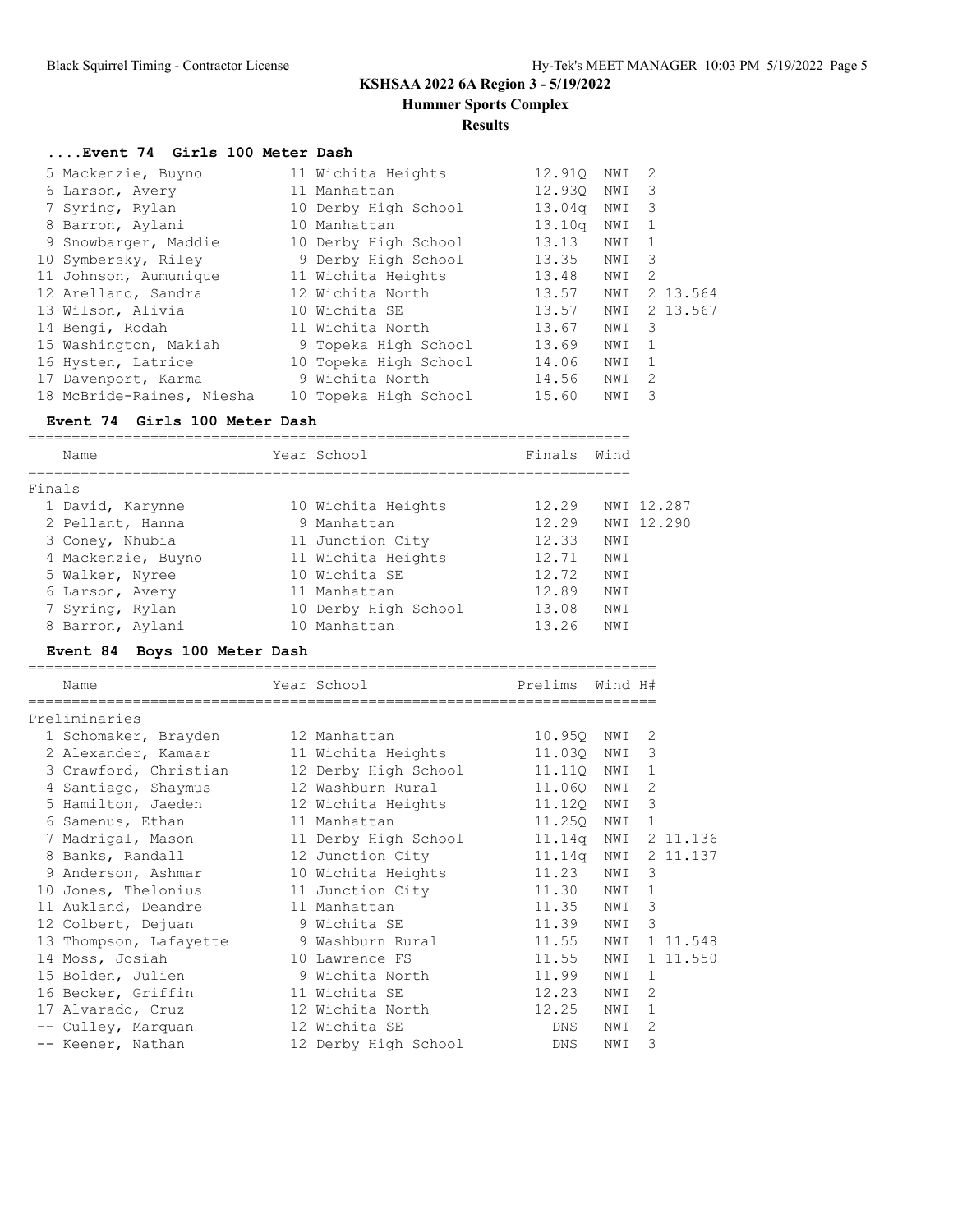**Hummer Sports Complex**

#### **Results**

**Event 84 Boys 100 Meter Dash**

|        | Name                  | Year School          | Finals | Wind |
|--------|-----------------------|----------------------|--------|------|
|        |                       |                      |        |      |
| Finals |                       |                      |        |      |
|        | 1 Crawford, Christian | 12 Derby High School | 10.82  | NW T |
|        | 2 Schomaker, Brayden  | 12 Manhattan         | 10.84  | NWI  |
|        | 3 Madrigal, Mason     | 11 Derby High School | 10.93  | NW T |
|        | 4 Alexander, Kamaar   | 11 Wichita Heights   | 11.01  | NWI  |
|        | 5 Samenus, Ethan      | 11 Manhattan         | 11.09  | NWI  |
|        | 6 Banks, Randall      | 12 Junction City     | 11.21  | NW T |
|        | 7 Hamilton, Jaeden    | 12 Wichita Heights   | 11.46  | NWI  |
|        | 8 Santiago, Shaymus   | 12 Washburn Rural    | 13.22  | NW T |

#### **Event 94 Girls 1600 Meter Run**

================================================================ Name **School** Tear School **Finals** ================================================================ 1 Fink, Payton 9 Washburn Rural 5:35.01 1:22.415 (1:22.415) 2:52.021 (1:29.606) 4:20.213 (1:28.192) 5:35.007 (1:14.794) 2 Ismert, Rylee 9 Washburn Rural 5:35.02 1:22.418 (1:22.418) 2:52.058 (1:29.640) 4:20.260 (1:28.202) 5:35.018 (1:14.758) 3 Burns, Brylee 9 Lawrence FS 5:35.89 1:22.640 (1:22.640) 2:52.276 (1:29.636) 4:20.217 (1:27.941) 5:35.886 (1:15.669)<br>4 York, Brynna 10 Junction City 5:38.92 4 York, Brynna 10 Junction City 5:38.92 1:22.788 (1:22.788) 2:52.543 (1:29.755) 4:20.565 (1:28.022) 5:38.914 (1:18.349) 5 Mccomb, Haley 11 Derby High School 5:45.01 1:23.448 (1:23.448) 2:54.662 (1:31.214) 4:23.628 (1:28.966) 5:45.007 (1:21.379) 6 Cormaney, Elle 9 Lawrence FS 5:51.07 1:24.273 (1:24.273) 2:54.401 (1:30.128) 4:26.304 (1:31.903) 5:51.068 (1:24.764) 7 Rosales, Nayelly 12 Wichita North 5:53.88 1:24.206 (1:24.206) 2:54.188 (1:29.982) 4:24.243 (1:30.055) 5:53.877 (1:29.634) 8 Jobity, Malea 9 Manhattan 6:13.83 1:24.076 (1:24.076) 3:01.343 (1:37.267) 4:43.393 (1:42.050) 6:13.824 (1:30.431) 9 Beran, Ellison 9 Derby High School 6:14.88 1:24.879 (1:24.879) 3:03.424 (1:38.545) 4:43.220 (1:39.796) 6:14.879 (1:31.659) 10 Gaul, Regan 9 Manhattan 6:18.92 1:25.411 (1:25.411) 3:01.750 (1:36.339) 4:43.624 (1:41.874) 6:18.912 (1:35.288) 11 Torres, Isabella 12 Wichita SE 6:27.38 1:25.389 (1:25.389) 3:03.031 (1:37.642) 4:47.421 (1:44.390) 6:27.374 (1:39.953) 12 Spires, Gracie 10 Wichita Heights 6:35.48 1:25.619 (1:25.619) 3:01.672 (1:36.053) 4:47.196 (1:45.524) 6:35.473 (1:48.277) 13 Angel-ruiz, Jaquelin 12 Wichita North 6:42.63 1:28.802 (1:28.802) 3:09.623 (1:40.821) 4:56.054 (1:46.431) 6:42.629 (1:46.575) 14 Cabral, Erika 11 Topeka High School 6:51.74 1:27.077 (1:27.077) 3:12.070 (1:44.993) 6:42.629 (3:30.559) 6:51.734 (9.105) 15 Verser, Aris 9 Topeka High School 6:52.08 1:29.427 (1:29.427) 3:12.794 (1:43.367) 5:06.311 (1:53.517) 6:52.075 (1:45.764) -- Carter, Madeline 11 Washburn Rural DNS

#### **Event 104 Boys 1600 Meter Run**

| Name           | Year School                                                             | Finals  |                   |
|----------------|-------------------------------------------------------------------------|---------|-------------------|
| 1 Shryock, Ben | 12 Lawrence FS                                                          | 4:28.72 |                   |
|                | $1:13.694$ $(1:13.694)$ $2:25.881$ $(1:12.187)$ $3:31.100$ $(1:05.219)$ |         | 4:28.714 (57.614) |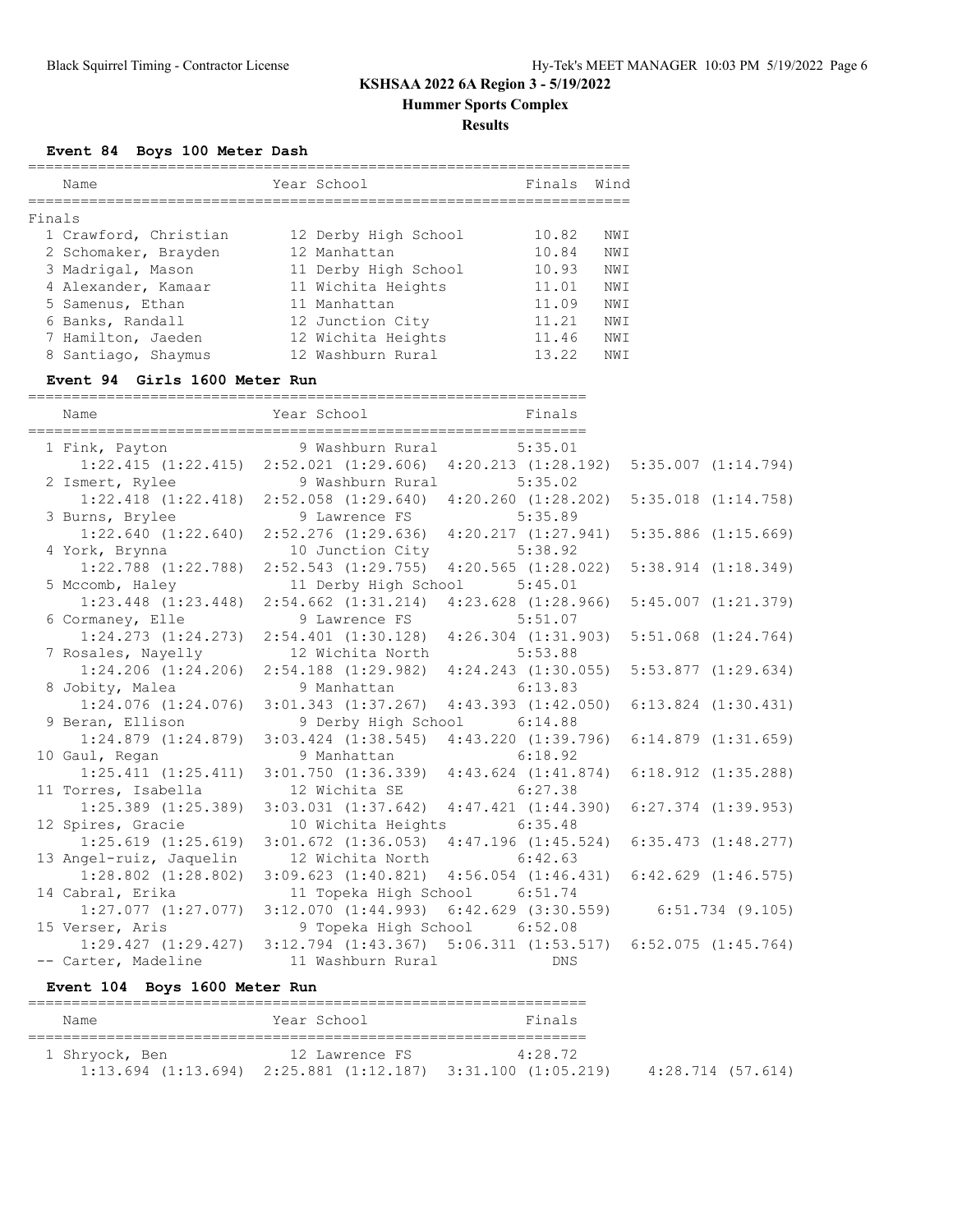**Hummer Sports Complex**

### **Results**

## **....Event 104 Boys 1600 Meter Run**

| 2 Atkins, Tyler           | 12 Junction City                                | 4:31.68                 |                         |
|---------------------------|-------------------------------------------------|-------------------------|-------------------------|
| $1:14.086$ $(1:14.086)$   | $2:25.805$ $(1:11.719)$                         | $3:30.887$ $(1:05.082)$ | $4:31.674$ $(1:00.787)$ |
| 3 Beauchamp, Jake         | 11 Wichita SE                                   | 4:36.57                 |                         |
| $1:14.244$ $(1:14.244)$   | $2:26.812$ $(1:12.568)$                         | $3:35.556$ $(1:08.744)$ | $4:36.562$ $(1:01.006)$ |
| 4 Bowyer, Max             | 12 Manhattan                                    | 4:37.17                 |                         |
| $1:13.841$ $(1:13.841)$   | $2:26.101$ $(1:12.260)$                         | $3:35.351$ $(1:09.250)$ | $4:37.162$ $(1:01.811)$ |
| 5 Loos, Jake              | 10 Lawrence FS                                  | 4:37.88                 |                         |
| $1:13.869$ $(1:13.869)$   | $2:26.464$ $(1:12.595)$                         | $3:35.846$ $(1:09.382)$ | $4:37.872$ $(1:02.026)$ |
| 6 Fink, Grayson           | 11 Washburn Rural                               | 4:55.72                 |                         |
| $1:14.358$ $(1:14.358)$   | $2:28.699$ $(1:14.341)$                         | $3:43.818$ $(1:15.119)$ | $4:55.719$ $(1:11.901)$ |
| 7 Starling, Aidan         | 11 Manhattan                                    | 4:57.29                 |                         |
| 1:15.310 (1:15.310)       | $2:32.504$ $(1:17.194)$                         | $3:49.774$ $(1:17.270)$ | $4:57.289$ $(1:07.515)$ |
| 8 Hansen Terry, Zach      | 10 Lawrence FS                                  | 5:01.19                 |                         |
| $1:14.391$ $(1:14.391)$   | $2:31.526$ $(1:17.135)$                         | $3:49.293$ $(1:17.767)$ | $5:01.185$ $(1:11.892)$ |
| 9 Curto, Alex             | 11 Junction City                                | 5:04.30                 |                         |
| $1:14.347$ $(1:14.347)$   | $2:29.152$ $(1:14.805)$                         | $3:45.744$ $(1:16.592)$ | $5:04.291$ $(1:18.547)$ |
| 10 Cain, Trevor           | 11 Washburn Rural                               | 5:04.45                 |                         |
| $1:14.848$ $(1:14.848)$   | $2:32.329$ $(1:17.481)$                         | $3:51.317$ $(1:18.988)$ | $5:04.443$ $(1:13.126)$ |
| 11 Brown, Isaac           | 11 Derby High School                            | 5:05.13                 |                         |
| $1:14.698$ $(1:14.698)$   | $2:31.181$ $(1:16.483)$                         | $3:49.139$ $(1:17.958)$ | $5:05.123$ $(1:15.984)$ |
| 12 Grogg, Kolby           | 11 Manhattan                                    | 5:06.93                 |                         |
| $1:15.038$ $(1:15.038)$   | $2:32.542$ $(1:17.504)$                         | $3:51.610$ $(1:19.068)$ | $5:06.922$ $(1:15.312)$ |
| 13 Duarte-Velarde, Adrian | 10 Junction City                                | 5:07.33                 |                         |
| $1:14.765$ $(1:14.765)$   | $2:29.904$ $(1:15.139)$                         | $3:49.506$ $(1:19.602)$ | $5:07.322$ $(1:17.816)$ |
| 14 Christopher, Michael   | 11 Topeka High School                           | 5:09.75                 |                         |
| 1:14.475(1:14.475)        | $2:31.734$ $(1:17.259)$                         | $3:51.910$ $(1:20.176)$ | $5:09.748$ $(1:17.838)$ |
| 15 King, Bodie            | 9 Washburn Rural                                | 5:13.30                 |                         |
| $1:14.528$ $(1:14.528)$   | $2:32.160$ $(1:17.632)$                         | $3:52.384$ $(1:20.224)$ | $5:13.295$ $(1:20.911)$ |
| 16 Rocco, Jose            | 10 Derby High School                            | 5:17.63                 |                         |
| $1:15.048$ $(1:15.048)$   | $2:32.837$ $(1:17.789)$                         | $3:56.483$ $(1:23.646)$ | 5:17.627(1:21.144)      |
| 17 Harty, Jack            | 9 Wichita Heights                               | 5:18.50                 |                         |
| $1:14.114$ $(1:14.114)$   | $2:30.237$ $(1:16.123)$ $3:50.249$ $(1:20.012)$ |                         | $5:18.497$ $(1:28.248)$ |
| 18 Luna-Gutierrez, Adal   | 10 Wichita North                                | 5:19.86                 |                         |
| $1:16.383$ $(1:16.383)$   | $2:37.700$ $(1:21.317)$                         | 4:12.415(1:34.715)      | $5:19.854$ $(1:07.439)$ |
| 19 Brown, Caleb           | 10 Topeka High School                           | 5:43.01                 |                         |
| $1:18.888$ $(1:18.888)$   | 2:47.480(1:28.592)                              | $4:19.730$ $(1:32.250)$ | $5:43.004$ $(1:23.274)$ |
| 20 Castor-Inscho, Angelo  | 12 Wichita North                                | 5:43.54                 |                         |
| $1:15.491$ $(1:15.491)$   | 2:39.433(1:23.942)                              | 4:02.537(1:23.104)      | $5:43.538$ $(1:41.001)$ |
| 21 Cassell, Jared         | 11 Topeka High School                           | 5:47.83                 |                         |
| $1:20.732$ $(1:20.732)$   | $2:49.682$ $(1:28.950)$ $4:21.542$ $(1:31.860)$ |                         | $5:47.829$ $(1:26.287)$ |
| -- Kreutzer, Lucas        | 9 Derby High School                             | DNS                     |                         |

### **Event 114 Girls 4x100 Meter Relay**

| School                                                                                                  | Finals H#                                                                     |                |
|---------------------------------------------------------------------------------------------------------|-------------------------------------------------------------------------------|----------------|
| 1 Manhattan High School<br>1) Barron, Aylani 10                                                         | 49.85<br>2) Pellant, Hanna 9                                                  | $\overline{2}$ |
| 3) Doering, Maxine 10<br>2 Wichita Heights High School<br>1) Howland, Kinley 10                         | 4) Larson, Avery 11<br>50.28<br>2) David, Karynne 10                          | $\overline{2}$ |
| 3) Mosley, Makiya 10<br>3 Junction City High School<br>1) Okemba, Patience 11<br>3) Joyner, Shamiyah 10 | 4) Mackenzie, Buyno 11<br>50.66<br>2) Coney, Nhubia 11<br>4) Harris, Jayda 12 | $\overline{2}$ |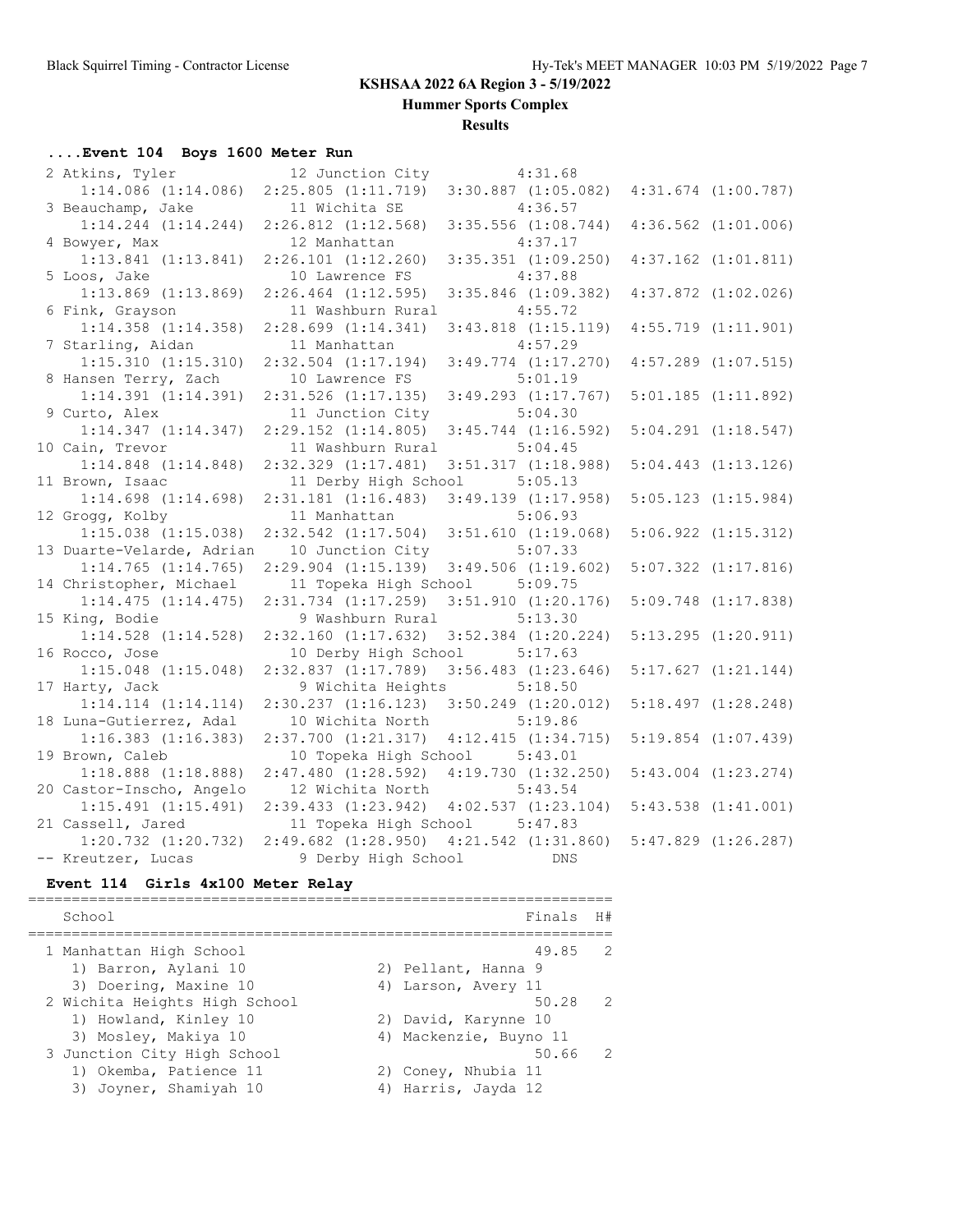**Hummer Sports Complex**

### **Results**

## **....Event 114 Girls 4x100 Meter Relay**

| 4 Derby High School              | 50.84                      | $\mathcal{L}$  |
|----------------------------------|----------------------------|----------------|
| 1) Snowbarger, Maddie 10         | 2) Syring, Rylan 10        |                |
| 3) Bell, Mayciee 11              | 4) Igo, Chloe $12$         |                |
| 5 Washburn Rural High School     |                            | $52.16$ 2      |
| 1) Estudillo, Analese 10         | 2) Frederickson, Alexis 11 |                |
| 3) Berg, Raegan 12               | 4) Worley, Molly 9         |                |
| 6 Topeka High School             | 52.64                      | $\overline{1}$ |
| 1) Hysten, Latrice 10            | 2) Washington, Makiah 9    |                |
| 3) Hysten, Choize 11             | 4) Zuniga, Marilena 11     |                |
| 7 Wichita North High School      | 52.73                      | 2              |
| 1) Bengi, Rodah 11               | 2) Davenport, Karma 9      |                |
| 3) Ramirez, Kelly 12             | 4) Arellano, Sandra 12     |                |
| 8 Wichita Southeast High School  | 52.79                      | $\mathbf{1}$   |
| 1) Brown, Gerr'neyihia 10        | 2) Walker, Nyree 10        |                |
| 3) Hunt, TaNayaih 10             | 4) Wilson, Alivia 10       |                |
| 9 Lawrence Free State High Schoo | 52.87                      | $\mathbf{1}$   |
| 1) Cox-Lloyd, Taniyah 11         | 2) Douglas, Ta'Mya 12      |                |
| 3) Spriggs, Marrah 11            | 4) Bourdo, Sofia 9         |                |

### **Event 124 Boys 4x100 Meter Relay**

================================================================

| School |                                  | Finals                        |
|--------|----------------------------------|-------------------------------|
|        | 1 Wichita Heights High School    | 42.49                         |
|        | 1) Hamilton, Jaeden 12           | 2) Randle, John 11            |
|        | 3) Alexander, Kamaar 11          | 4) Anderson, Ashmar 10        |
|        | 2 Lawrence Free State High Schoo | 43.12                         |
|        | 1) Jasso, Roman 10               | 2) Ennyinnaya, Ebuka 12       |
|        | 3) Romito, Michael 11            | 4) Schwab, Logan 12           |
|        | 3 Topeka High School             | 43.59                         |
|        | 1) Peoples, V'Ante 11            | 2) Mack, Jaziah 10            |
|        | 3) Murray, Logan 10              | 4) Matlock, DyKestair 12      |
|        | 4 Wichita Southeast High School  | 45.20                         |
|        | 1) Booker, Jaylen 11             | 2) Colbert, Dejuan 9          |
|        | 3) Culley, Marquan 12            | 4) Rachedi, Eddy 12           |
|        | 5 Washburn Rural High School     | 45.60                         |
|        | 1) Thompson, Lafayette 9         | 2) Santiago, Shaymus 12       |
|        | 3) MacEwan, Landon 12            | 4) Heim, John 10              |
|        | 6 Wichita North High School      | 47.09                         |
|        | 1) Zapata, Javier 9              | 2) Bolden, Julien 9           |
|        | 3) Riddick, Kyan 10              | 4) Reaves, Landon 9           |
|        | -- Junction City High School     | DNF                           |
|        | 1) Jones, Thelonius 11           | 2) Banks, Randall 12          |
|        | 3) Smith, Tyre 11                | 4) Smith, Brayden 11          |
|        | -- Manhattan High School         | 3rd run cross FL<br>DO.       |
|        | 1) Samenus, Ethan 11             | 2) Schomaker, Brayden 12      |
|        | 3) Hirschey, Zachary 12          | 4) Dowling-Burnett, Tanner 11 |

### **Event 134 Girls 400 Meter Dash**

| Name            | Year School         | Finals H# |                |
|-----------------|---------------------|-----------|----------------|
|                 |                     |           |                |
| 1 Johnson, Gili | 11 Manhattan        | 59.09 2   |                |
| 2 Hula, Piper   | 9 Derby High School | 59.34     | $\mathcal{L}$  |
| 3 Coney, Nhubia | 11 Junction City    | 59.93     | $\overline{2}$ |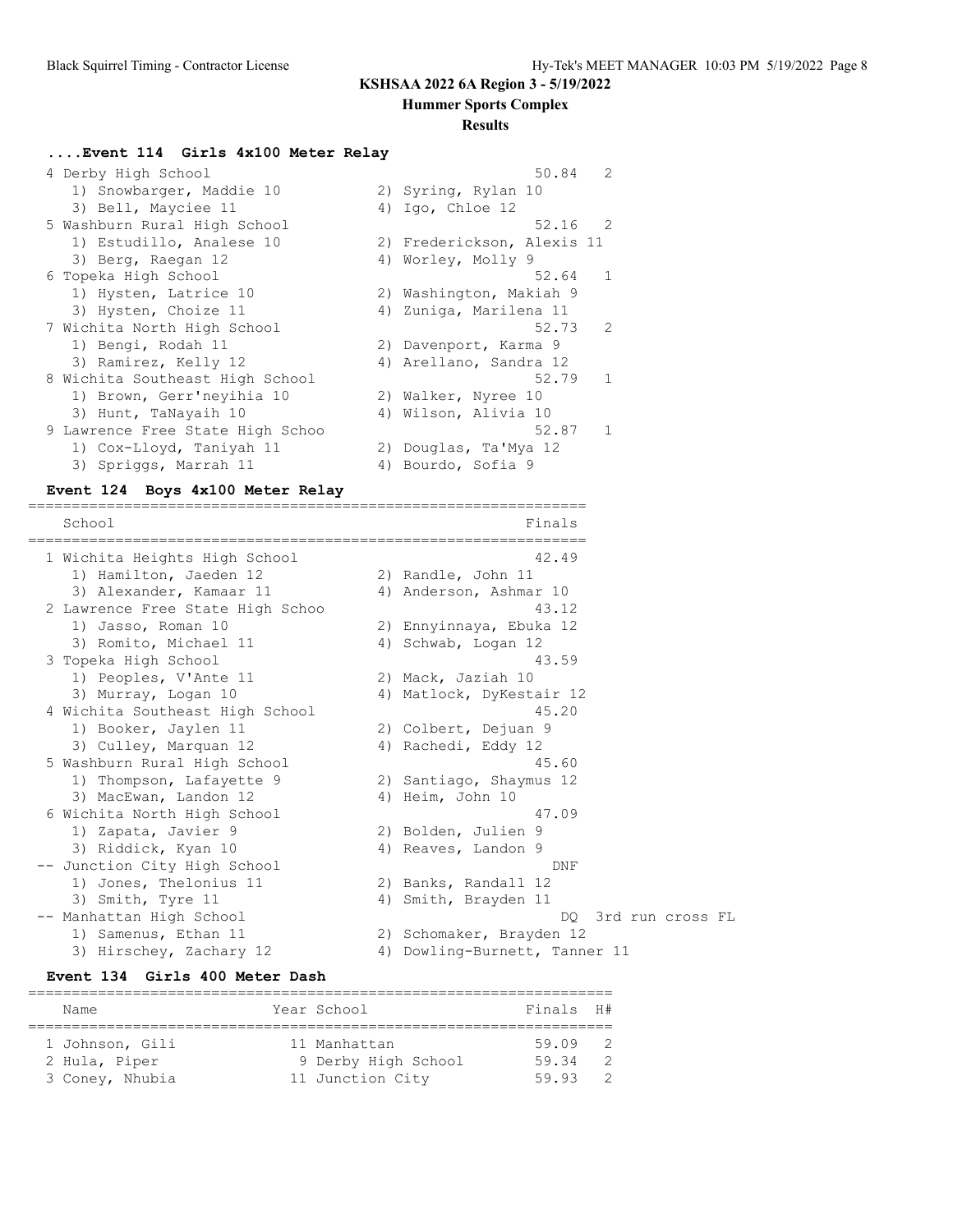**Hummer Sports Complex**

**Results**

## **....Event 134 Girls 400 Meter Dash**

| 4 David, Karynne       | 10 Wichita Heights    | 1:00.28 | - 2            |
|------------------------|-----------------------|---------|----------------|
| 5 Monge, Eilyanas      | 9 Derby High School   | 1:00.65 | -2             |
| 6 Frederickson, Alexis | 11 Washburn Rural     | 1:02.08 | 2              |
| 7 Miller, Tianna       | 9 Manhattan           | 1:03.87 | 1              |
| 8 Herrera, Selah       | 12 Derby High School  | 1:05.42 | -2             |
| 9 Zuniga, Marilena     | 11 Topeka High School | 1:06.68 | -2             |
| 10 Dean, Cailyn        | 10 Wichita SE         | 1:08.02 | $\mathbf{1}$   |
| 11 Moody, Jordan       | 9 Wichita Heights     | 1:09.60 | 1              |
| 12 Lopez, Natalia      | 11 Wichita North      | 1:20.44 | 1              |
| 13 Salazar, Rita       | 12 Wichita North      | 1:24.60 | $\overline{1}$ |

## **Event 144 Boys 400 Meter Dash**

| ===================<br>Name<br>===================== | Year School<br>------------------------------ | Finals H# |                |  |
|------------------------------------------------------|-----------------------------------------------|-----------|----------------|--|
| 1 Romito, Michael 11 Lawrence FS                     |                                               | 50.78     | 4              |  |
| 2 Culley, Marquan 12 Wichita SE 51.32                |                                               |           | 4              |  |
| 3 Blankenship, Dylan                                 | 10 Topeka High School 51.84                   |           | $\overline{4}$ |  |
| 4 Delva, Josiah                                      | 12 Junction City 52.29                        |           | 3              |  |
| 5 Dowling-Burnett, Tanner 11 Manhattan               |                                               | 52.30     | 4              |  |
| 6 Byers, Malijah                                     | 11 Junction City 52.37                        |           | 4              |  |
| 7 Carter, Dennis                                     | 10 Wichita Heights 52.41                      |           | $\overline{2}$ |  |
| 8 Jasso, Roman                                       | 10 Lawrence FS 53.05                          |           | $\mathcal{E}$  |  |
| 9 Mortensen, Emmanuel                                | 12 Manhattan                                  | 53.60     | $\overline{4}$ |  |
| 10 Hock, Ethan                                       | 12 Derby High School 53.81                    |           | 4              |  |
| 11 Banks, Jonathan                                   | 12 Wichita Heights 54.20                      |           | 3              |  |
| 12 Stutler, Cameron                                  | 10 Lawrence FS                                | 54.51     | 3              |  |
| 13 Everett, Torin                                    | 12 Wichita Heights 54.53                      |           | 3              |  |
| 14 Dobson, Landon 9 Manhattan                        |                                               | 54.71     | 3              |  |
| 15 Ombati, Roy                                       | 12 Derby High School 54.82                    |           | $\overline{2}$ |  |
| 16 Murray, Logan                                     | 10 Topeka High School 54.92                   |           | $\overline{c}$ |  |
| 17 Reaves, Landon                                    | 9 Wichita North 55.08                         |           | $\overline{2}$ |  |
| 18 Ring, Tyler                                       | 9 Derby High School 55.41 2 55.404            |           |                |  |
| 19 Dingle, Robert                                    | 9 Topeka High School 55.41 1 55.408           |           |                |  |
| 20 McBride, Travon 9 Washburn Rural 55.87            |                                               |           | 2              |  |
| 21 Alvarado, Cruz                                    | 12 Wichita North 57.78                        |           | $\mathbf{1}$   |  |
| 22 Zaricki, Shawn                                    | 10 Wichita North 58.22                        |           | 1              |  |
| -- Juueneman, Shane                                  | 10 Washburn Rural NDNS                        |           | 3              |  |

### **Event 154 Girls 300 Meter Hurdles**

| Year School<br>Name                     | Finals |
|-----------------------------------------|--------|
| 12 Derby High School<br>1 Igo, Chloe    | 47.73  |
| 2 Spriggs, Marrah<br>11 Lawrence FS     | 47.89  |
| 3 Bell, Mayciee<br>11 Derby High School | 48.12  |
| 4 Arasmith, Kyra<br>12 Manhattan        | 50.71  |
| 5 Barron, Aylani<br>10 Manhattan        | 52.66  |
| 10 Wichita SE<br>6 Kennedy, A'Niya      | 53.11  |
| 11 Washburn Rural<br>7 Beach, Tess      | 53.25  |
| 8 St. Clair, Taryn<br>11 Wichita North  | 55.90  |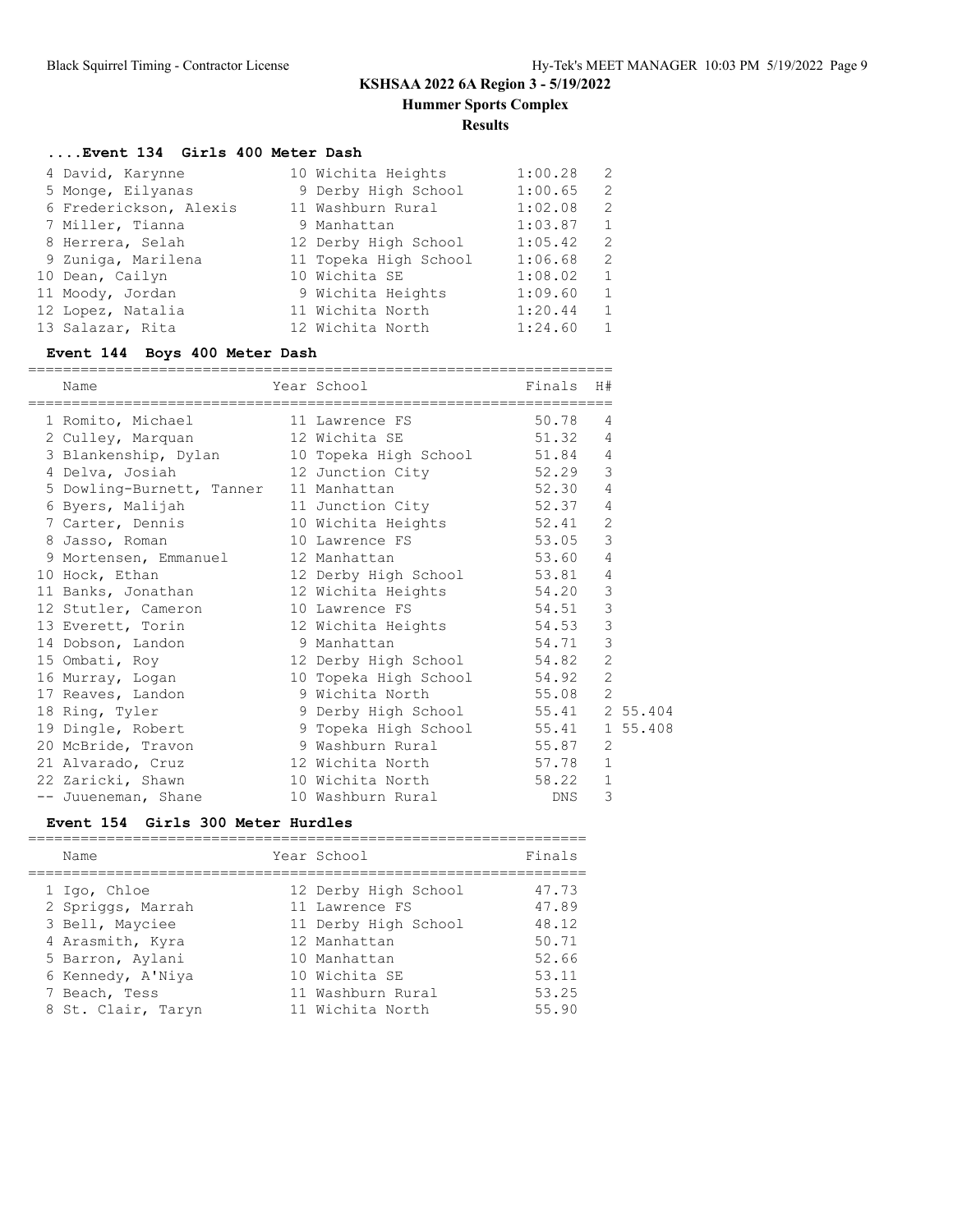**Hummer Sports Complex**

### **Results**

## **Event 164 Boys 300 Meter Hurdles**

| Name                                          | Year School                 | Finals         | H#             |  |
|-----------------------------------------------|-----------------------------|----------------|----------------|--|
| 1 Hamilton, Mikell                            | 11 Derby High School        | 40.87          | 3              |  |
| 2 Zambrano, Marco                             | 12 Manhattan                | 41.88          | 3              |  |
| 3 Ingerthron, Cody                            | 11 Washburn Rural 42.01     |                | 3              |  |
| 4 Aqudzi-Addo, Ethan                          | 12 Junction City 42.52      |                | 3              |  |
| 5 Roberts, Devon                              | 11 Wichita Heights          | 44.06          | $\overline{2}$ |  |
| 6 Morgan, Charles                             | 10 Manhattan                | 44.21 3 44.201 |                |  |
| 7 Sabatini, Elijah                            | 11 Lawrence FS              | 44.21 3 44.206 |                |  |
| 8 Dingle, DJ                                  | 11 Wichita Heights          | 44.61          | 3              |  |
| 9 Huff, Talon                                 | 9 Manhattan                 | 45.10          | $\overline{2}$ |  |
| 10 Zapata, Javier                             | 9 Wichita North             | 45.45          | $\overline{2}$ |  |
| 11 Henderson, Thomas                          | 45.67<br>10 Lawrence FS     |                | $\mathfrak{D}$ |  |
| 12 Cowdin, Jaxon 3 9 Topeka High School 46.19 |                             |                | $\overline{2}$ |  |
| 13 Schnelle, Ben                              | 9 Derby High School         | 46.26          | $\overline{2}$ |  |
| 14 Sidabutar, Trevor                          | 12 Lawrence FS              | 46.29          | 3              |  |
| 15 Shook, Tanoah                              | 10 Wichita SE               | 47.01          | $\overline{2}$ |  |
| 16 Doell, Samuel                              | 9 Wichita North             | 48.17          | $\mathbf{1}$   |  |
| 17 Davis, Latavion                            | 10 Topeka High School       | 48.32          | $\mathbf{1}$   |  |
| 18 Hendrick, Easton                           | 11 Derby High School 50.63  |                | 2              |  |
| 19 Riddick, Kyan                              | 10 Wichita North 51.56      |                | $\mathbf{1}$   |  |
| 20 Stormer, Logan                             | 10 Topeka High School 54.26 |                | 1              |  |

### **Event 174 Girls 800 Meter Run**

| =================<br>Name<br>====================================== | Year School<br>-------------------------------- | ==========================<br>Finals | H#             |
|---------------------------------------------------------------------|-------------------------------------------------|--------------------------------------|----------------|
| 1 Loub, Hannah                                                      | 12 Manhattan                                    | 2:28.39                              | 2              |
| $1:13.073$ $(1:13.073)$                                             | 2:28.390(1:15.317)                              |                                      |                |
| 2 Ornelas, Alexa                                                    | 10 Wichita North                                | 2:30.09                              | $\overline{2}$ |
| $1:16.848$ $(1:16.848)$                                             | 2:30.090(1:13.242)                              |                                      |                |
| 3 Barnes, Cayman                                                    | 9 Lawrence FS                                   | 2:31.17                              | $\overline{2}$ |
| 1:16.093(1:16.093)                                                  | $2:31.162$ $(1:15.069)$                         |                                      |                |
| 4 Bird, Khloi                                                       | 12 Washburn Rural                               | 2:31.30                              | $\overline{2}$ |
| 1:14.996(1:14.996)                                                  | $2:31.298$ $(1:16.302)$                         |                                      |                |
| 5 McGuire, Reagan                                                   | 10 Junction City                                | 2:34.08                              | $\overline{2}$ |
| $1:16.754$ $(1:16.754)$                                             | 2:34.079 (1:17.325)                             |                                      |                |
| 6 Hula, Piper                                                       | 9 Derby High School                             | 2:37.10                              | $\overline{2}$ |
| 1:17.967(1:17.967)                                                  | $2:37.093$ $(1:19.126)$                         |                                      |                |
| 7 Snider, Avery                                                     | 11 Manhattan                                    | 2:37.95                              | $\overline{2}$ |
| $1:16.928$ $(1:16.928)$                                             | $2:37.942$ $(1:21.014)$                         |                                      |                |
| 8 Whittlesey, Samantha                                              | 12 Lawrence FS                                  | 2:39.08                              | $\overline{2}$ |
| 1:19.120(1:19.120)                                                  | $2:39.077$ $(1:19.957)$                         |                                      |                |
| 9 Mccomb, Haley                                                     | 11 Derby High School                            | 2:39.31                              | 2              |
| $1:18.101$ $(1:18.101)$                                             | $2:39.302$ $(1:21.201)$                         |                                      |                |
| 10 Nolte, Brooklyn                                                  | 9 Washburn Rural                                | 2:40.95                              | $\mathbf{1}$   |
| $1:16.569$ $(1:16.569)$                                             | $2:40.941$ $(1:24.372)$                         |                                      |                |
| 11 Gaul, Halle                                                      | 12 Manhattan                                    | 2:42.67                              | $\mathbf{1}$   |
| $1:17.158$ $(1:17.158)$                                             | $2:42.663$ $(1:25.505)$                         |                                      |                |
| 12 Abby, Monoghan                                                   | 12 Derby High School                            | 2:43.30                              | $\overline{2}$ |
| 1:18.850(1:18.850)                                                  | $2:43.295$ $(1:24.445)$                         |                                      |                |
| 13 Christensen, Maria                                               | 9 Washburn Rural                                | 2:45.09                              | $\mathbf{1}$   |
| 1:17.040(1:17.040)                                                  | 2:45.090(1:28.050)                              |                                      |                |
| 14 Atkins, Katelyn                                                  | 10 Junction City                                | 2:45.27                              | $\mathcal{L}$  |
| $1:19.562$ $(1:19.562)$                                             | $2:45.261$ $(1:25.699)$                         |                                      |                |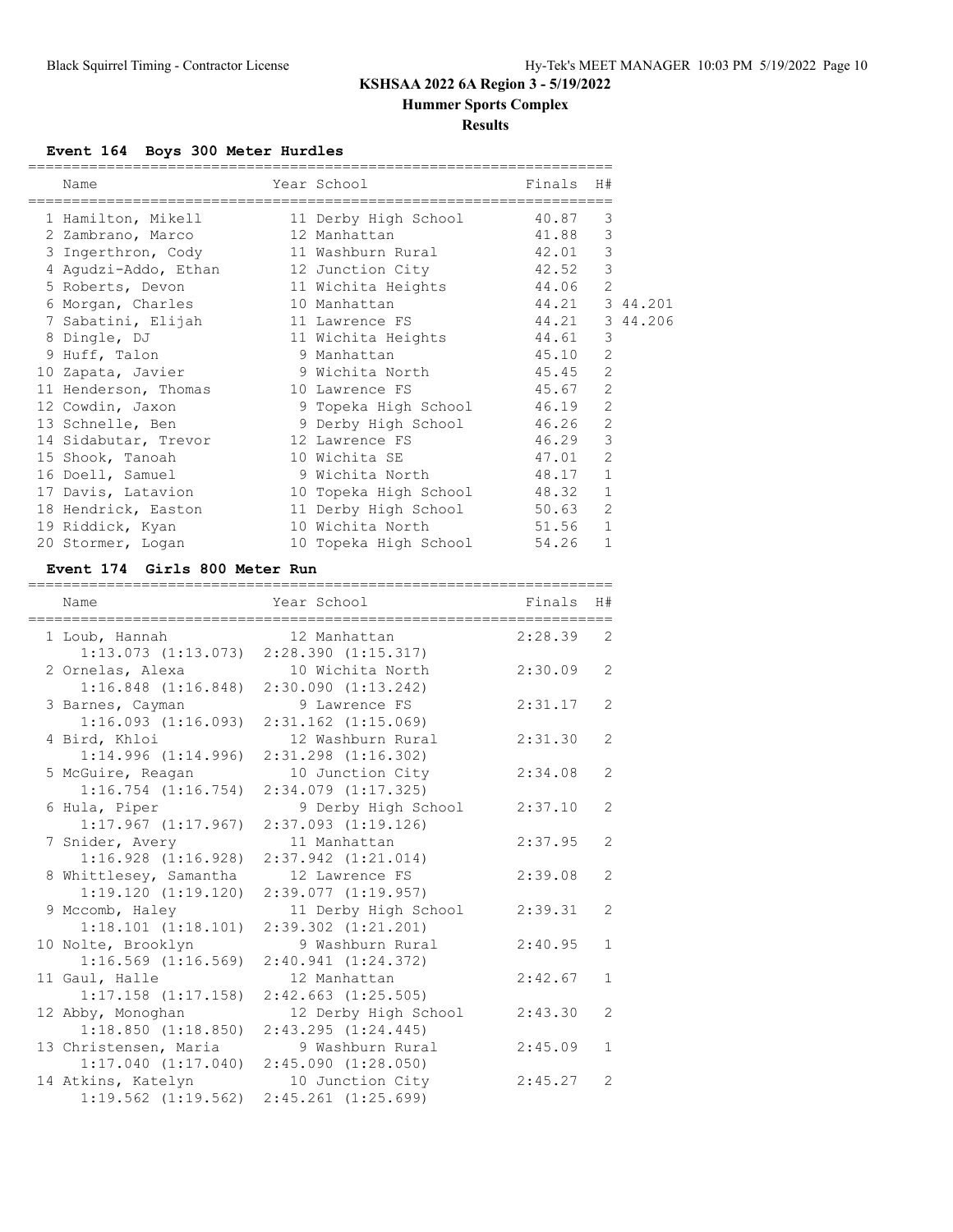**Hummer Sports Complex**

### **Results**

## **....Event 174 Girls 800 Meter Run**

| 15 Torres, Isabella     | 12 Wichita SE           | 2:50.59 | $\mathbf{1}$  |
|-------------------------|-------------------------|---------|---------------|
| 1:19.810(1:19.810)      | $2:50.581$ $(1:30.771)$ |         |               |
| 16 Marshall, Ella       | 12 Lawrence FS          | 2:50.89 | $\mathcal{L}$ |
| $1:19.257$ $(1:19.257)$ | $2:50.889$ $(1:31.632)$ |         |               |
| 17 Angel-ruiz, Jaquelin | 12 Wichita North        | 2:55.94 | $\mathbf{1}$  |
| $1:25.709$ $(1:25.709)$ | $2:55.933$ $(1:30.224)$ |         |               |
| 18 Duong, Kristy        | 10 Wichita SE           | 2:57.82 | $\mathbf{1}$  |
| $1:24.963$ $(1:24.963)$ | $2:57.819$ $(1:32.856)$ |         |               |
| 19 Verser, Aris         | 9 Topeka High School    | 2:59.08 | $\mathbf{1}$  |
| $1:20.648$ $(1:20.648)$ | $2:59.078$ $(1:38.430)$ |         |               |
| 20 Bengi, Bilhah        | 12 Wichita North        | 3:00.02 | $\mathbf{1}$  |
| $1:26.024$ $(1:26.024)$ | $3:00.016$ $(1:33.992)$ |         |               |
| 21 Buyno, Madison       | 10 Wichita Heights      | 3:02.95 | $\mathbf{1}$  |
| $1:26.467$ $(1:26.467)$ | $3:02.942$ $(1:36.475)$ |         |               |
| 22 Brooks, Yotonyia     | 9 Topeka High School    | 4:23.90 | 1             |
| $1:28.079$ $(1:28.079)$ | $4:23.900$ $(2:55.821)$ |         |               |

### **Event 184 Boys 800 Meter Run**

| Name<br>--------------------------------------    | Year School<br>__________________________       | Finals  | H#             |
|---------------------------------------------------|-------------------------------------------------|---------|----------------|
| 1 Atkins, Tyler<br>$1:00.169$ $(1:00.169)$        | 12 Junction City<br>1:58.528(58.359)            | 1:58.53 | 2              |
| 2 Mosier, Ben<br>1:00.421(1:00.421)               | 12 Manhattan<br>$1:59.874$ (59.453)             | 1:59.88 | $\overline{2}$ |
| 3 Keathley-Helms, Jack                            | 12 Lawrence FS                                  | 2:00.43 | 2              |
| 1:00.190(1:00.190)<br>4 Hedges, Jake              | $2:00.421$ $(1:00.231)$<br>10 Lawrence FS       | 2:00.95 | $\overline{2}$ |
| $1:00.234$ $(1:00.234)$<br>5 Bryant, Ethan        | 2:00.947(1:00.713)<br>10 Manhattan              | 2:01.85 | 2              |
| $1:00.453$ $(1:00.453)$<br>6 Cousens, Aiden       | $2:01.844$ $(1:01.391)$<br>11 Wichita SE        | 2:02.61 | 2              |
| $1:00.559$ $(1:00.559)$<br>7 Hock, Austin         | $2:02.608$ $(1:02.049)$<br>12 Derby High School | 2:06.28 | 2              |
| $1:04.061$ $(1:04.061)$<br>8 Whittlesey, Ryan     | 2:06.279 (1:02.218)<br>10 Lawrence FS           | 2:06.71 | 2              |
| $1:00.636$ $(1:00.636)$<br>9 Dial, Easton         | $2:06.703$ $(1:06.067)$<br>11 Washburn Rural    | 2:08.47 | 2              |
| $1:02.101$ $(1:02.101)$<br>10 Jacobs-Garza, Jolyn | $2:08.461$ $(1:06.360)$<br>9 Wichita Heights    | 2:12.10 | 1              |
| $1:04.676$ $(1:04.676)$<br>11 Storrer, Andrew     | 2:12.095(1:07.419)<br>11 Topeka High School     | 2:12.33 | 2              |
| $1:01.929$ $(1:01.929)$<br>12 Knopp, Landon       | $2:12.327$ $(1:10.398)$<br>9 Manhattan          | 2:12.84 | 2              |
| $1:01.876$ $(1:01.876)$<br>13 Dawson, Alex        | $2:12.833$ $(1:10.957)$<br>9 Wichita SE         | 2:12.97 | $\mathbf{1}$   |
| $1:05.453$ $(1:05.453)$<br>14 Buessing, Ben       | 2:12.966 (1:07.513)<br>9 Washburn Rural         | 2:13.75 | 1              |
| $1:06.546$ $(1:06.546)$<br>15 Trotter, Royce      | 2:13.743 (1:07.197)<br>11 Wichita Heights       | 2:15.70 | $\mathbf{1}$   |
| $1:05.119$ $(1:05.119)$                           | $2:15.698$ $(1:10.579)$                         |         |                |
| 16 King, Jarron<br>$1:06.855$ $(1:06.855)$        | 12 Derby High School<br>2:15.995(1:09.140)      | 2:16.00 | 1              |
| 17 Curto, Alex<br>$1:05.032$ $(1:05.032)$         | 11 Junction City<br>$2:16.592$ $(1:11.560)$     | 2:16.60 | 2              |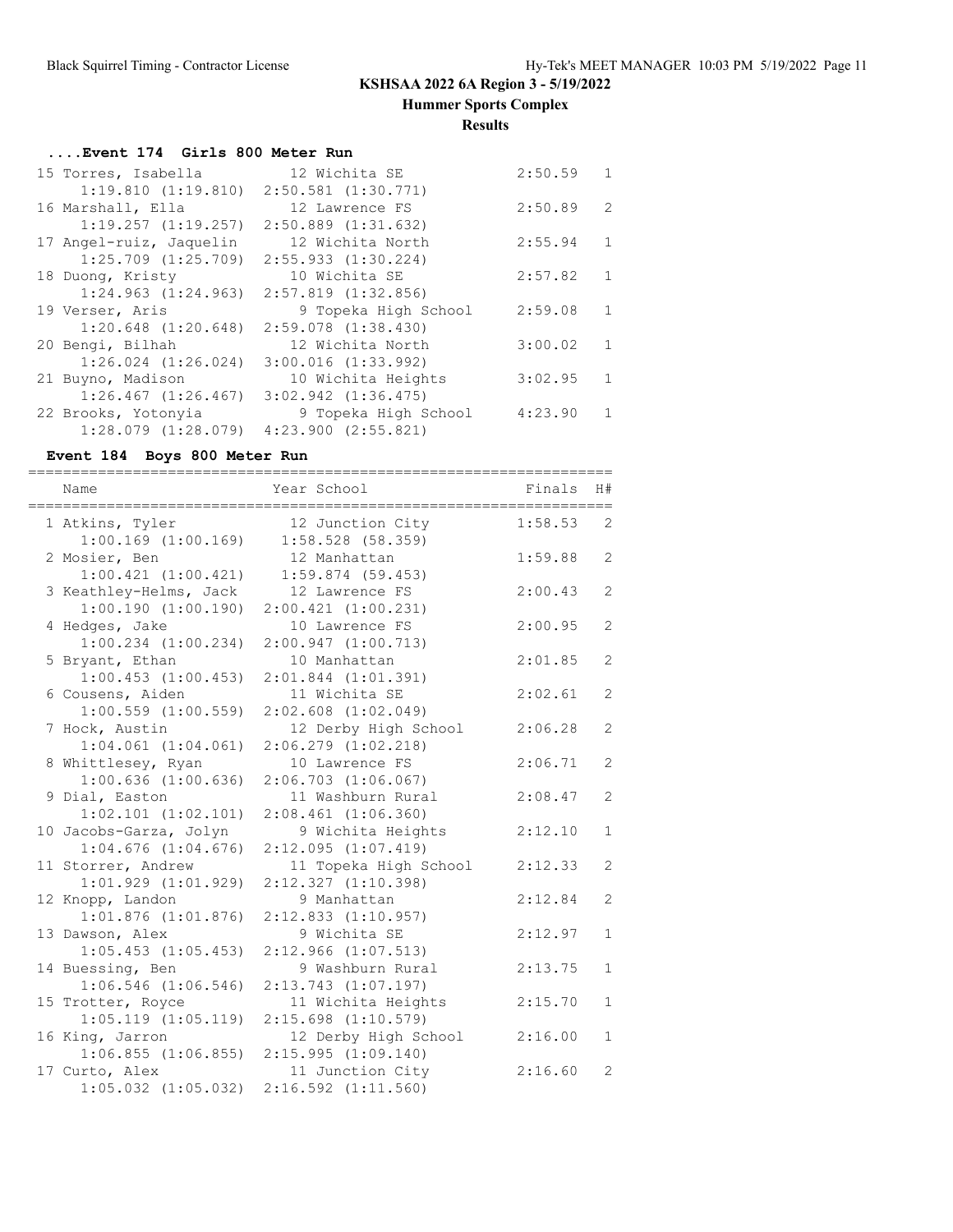**Hummer Sports Complex**

**Results**

# **....Event 184 Boys 800 Meter Run**

| 18 Brown, Isaac                                 | 11 Derby High School    | 2:18.41 | - 2            |
|-------------------------------------------------|-------------------------|---------|----------------|
| $1:06.215$ $(1:06.215)$ $2:18.405$ $(1:12.190)$ |                         |         |                |
| 19 Olson, Connor                                | 9 Washburn Rural        | 2:20.10 | $\overline{1}$ |
| $1:06.626$ $(1:06.626)$                         | $2:20.098$ $(1:13.472)$ |         |                |
| 20 Luna-Gutierrez, Adal                         | 10 Wichita North        | 2:21.81 | $\overline{1}$ |
| $1:08.164$ $(1:08.164)$ $2:21.810$ $(1:13.646)$ |                         |         |                |
| 21 Fulton, Laron                                | 9 Topeka High School    | 2:29.74 | $\overline{1}$ |
| $1:10.146$ $(1:10.146)$ $2:29.733$ $(1:19.587)$ |                         |         |                |
| 22 Tinoco, Meeko                                | 9 Topeka High School    | 2:38.50 | $\overline{1}$ |
| $1:15.795$ $(1:15.795)$ $2:38.500$ $(1:22.705)$ |                         |         |                |
| -- Castor-Inscho, Angelo                        | 12 Wichita North        | DNS     |                |

### **Event 194 Girls 200 Meter Dash**

| Name                        | Year School           | Prelims Wind H#    |     |                |
|-----------------------------|-----------------------|--------------------|-----|----------------|
| Preliminaries               |                       |                    |     |                |
| 1 Coney, Nhubia             | 11 Junction City      | 26.220             | NWI | -1             |
| 2 Pellant, Hanna            | 9 Manhattan           | 26.330             | NWI | 2              |
| 3 David, Karynne            | 10 Wichita Heights    | 26.500             | NWI | 3              |
| 4 Johnson, Gili             | 11 Manhattan          | 26.910             | NWI | 1              |
| 5 Walker, Nyree             | 10 Wichita SE         | 26.930             | NWI | 3              |
| 6 Mosley, Makiya            | 10 Wichita Heights    | 27.610             | NWI | 2              |
| 7 Igo, Chloe                | 12 Derby High School  | 27.10q             | NWI | 3              |
| 8 Herrera, Selah            | 12 Derby High School  | 28.35 <sub>q</sub> | NWI | 3              |
| 9 Dean, Cailyn              | 10 Wichita SE         | 28.63              | NWI | 1              |
| 10 Zuniga, Marilena         | 11 Topeka High School | 28.64              | NWI | 2              |
| 11 Wilson, Alivia           | 10 Wichita SE         | 29.04              | NWI | $\mathbf{1}$   |
| 12 Snowbarger, Maddie       | 10 Derby High School  | 29.23              | NWI | $\overline{2}$ |
| 13 Pereda, Yaireth          | 12 Wichita North      | 30.38              | NWI | $\mathbf{1}$   |
| 14 Hysten, Choize           | 11 Topeka High School | 30.55              | NWI | $\mathbf{1}$   |
| 15 Ramirez-Hernandez, Carol | 11 Wichita North      | 30.77              | NWI | 2              |
| 16 Evans, Emma              | 12 Lawrence FS        | 30.96              | NWI | 3              |
| 17 Garcia, Cicely           | 12 Wichita North      | 33.40              | NWI | 3              |

### **Event 194 Girls 200 Meter Dash**

|  | 25.92                                                                                                                                                                                                                                                                                                            | NWI                                                                                                             |
|--|------------------------------------------------------------------------------------------------------------------------------------------------------------------------------------------------------------------------------------------------------------------------------------------------------------------|-----------------------------------------------------------------------------------------------------------------|
|  | 26.12                                                                                                                                                                                                                                                                                                            | NWI                                                                                                             |
|  | 26.34                                                                                                                                                                                                                                                                                                            | NWI                                                                                                             |
|  | 26.45                                                                                                                                                                                                                                                                                                            | NWI                                                                                                             |
|  | 27.24                                                                                                                                                                                                                                                                                                            | NWI                                                                                                             |
|  | 27.92                                                                                                                                                                                                                                                                                                            | NWI                                                                                                             |
|  | 27.97                                                                                                                                                                                                                                                                                                            | NWI                                                                                                             |
|  | 28.25                                                                                                                                                                                                                                                                                                            | NWI                                                                                                             |
|  |                                                                                                                                                                                                                                                                                                                  |                                                                                                                 |
|  | 10 Wichita Heights<br>9 Manhattan<br>11 Junction City<br>11 Manhattan<br>10 Wichita Heights<br>12 Derby High School<br>10 Wichita SE<br>12 Derby High School<br>Event 204 Boys 200 Meter Dash<br>the contract of the contract of the contract of the contract of the contract of the contract of the contract of | the contract of the contract of the contract of the contract of the contract of the contract of the contract of |

#### Name Year School Prelims Wind H# ========================================================================

| Preliminaries |                   |               |  |              |  |
|---------------|-------------------|---------------|--|--------------|--|
|               | 1 Culley, Marquan | 12 Wichita SE |  | 22.740 NWI 3 |  |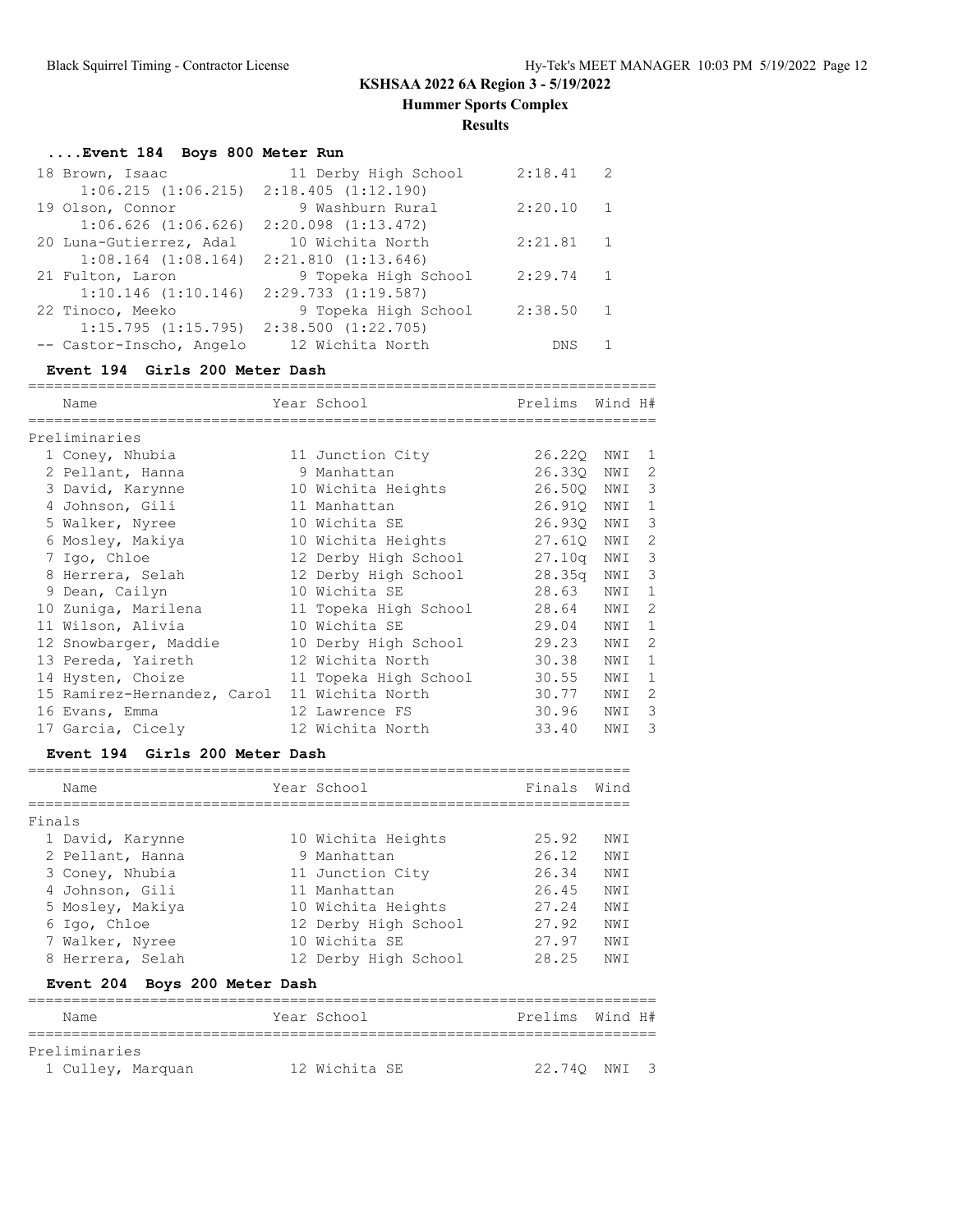================================================================

**Hummer Sports Complex**

#### **Results**

# **....Event 204 Boys 200 Meter Dash**

| 2 Hamilton, Jaeden    | 12 Wichita Heights    | 23.280             | NWI | 1             |
|-----------------------|-----------------------|--------------------|-----|---------------|
| 3 Peoples, V'Ante     | 11 Topeka High School | 23.340             | NWI | 2             |
| 4 Santiago, Shaymus   | 12 Washburn Rural     | 23.420             | NWI | $\mathbf{1}$  |
| 5 Madrigal, Mason     | 11 Derby High School  | 23.420             | NWI | 2             |
| 6 Crawford, Christian | 12 Derby High School  | 23.460             | NWI | 3             |
| 7 Mack, Jaziah        | 10 Topeka High School | 23.47 <sub>q</sub> | NWI | 2             |
| 8 Brickei, Luke       | 11 Manhattan          | 23.63 <sub>q</sub> | NWI | 3             |
| 9 Colbert, Dejuan     | 9 Wichita SE          | 23.68              | NWI | 3             |
| 10 Matlock, DyKestair | 12 Topeka High School | 23.69              | NWI | $\mathbf{1}$  |
| 11 Ennyinnaya, Ebuka  | 12 Lawrence FS        | 23.99              | NWI | 3             |
| 12 Carter, Dennis     | 10 Wichita Heights    | 24.17              | NWI | $\mathcal{L}$ |
| 13 Adams, Darian      | 9 Manhattan           | 24.17              | NWI | $\mathbf{1}$  |
| 14 Scales, Avante     | 10 Wichita Heights    | 24.81              | NWI | 2             |
| 14 McBride, Travon    | 9 Washburn Rural      | 24.81              | NWI | 3             |
| 16 Reaves, Landon     | 9 Wichita North       | 25.49              | NWI | 2             |
| 17 Bolden, Julien     | 9 Wichita North       | 26.05              | NWI | 3             |
| 18 Zaricki, Shawn     | 10 Wichita North      | 26.55              | NWI | 1             |
| -- Taylor, Keyon      | 12 Manhattan          | <b>DNS</b>         | NWI | 2             |
| -- Brown, Cayden      | 12 Derby High School  | DNS                | NWI | $\mathbf{1}$  |

### **Event 204 Boys 200 Meter Dash**

|        | Name                  | Year School           | Finals     | Wind |
|--------|-----------------------|-----------------------|------------|------|
| Finals |                       |                       |            |      |
|        | 1 Culley, Marquan     | 12 Wichita SE         | 22.76      | NW T |
|        | 2 Brickei, Luke       | 11 Manhattan          | 23.15      | NWI  |
|        | 3 Peoples, V'Ante     | 11 Topeka High School | 23.16      | NWI  |
|        | 4 Madrigal, Mason     | 11 Derby High School  | 23.32      | NW T |
|        | 5 Hamilton, Jaeden    | 12 Wichita Heights    | 24.11      | NWI  |
|        | 6 Mack, Jaziah        | 10 Topeka High School | 24.61      | NWI  |
|        | 7 Crawford, Christian | 12 Derby High School  | 42.03      | NWI  |
|        | -- Santiago, Shaymus  | 12 Washburn Rural     | <b>DNS</b> | NW T |

### **Event 214 Girls 4x400 Meter Relay**

| School                           | Finals                                                                  |
|----------------------------------|-------------------------------------------------------------------------|
| 1 Derby High School              | 4:07.39                                                                 |
| 1) Monge, Eilyanas 9             | $2)$ Igo, Chloe 12                                                      |
| 3) Archer, Maryn 11              | 4) Hula, Piper 9                                                        |
|                                  | $2:02.451$ (2:02.451) $3:06.563$ (1:04.112) $4:07.390$ (1:00.827)       |
| 2 Manhattan High School          | 4:14.41                                                                 |
| 1) Harkin, Jillian 11            | 2) Loub, Hannah 12                                                      |
| 3) Arasmith, Kyra 12             | 4) Miller, Tianna 9                                                     |
|                                  | $2:10.098$ $(2:10.098)$ $3:12.523$ $(1:02.425)$ $4:14.402$ $(1:01.879)$ |
| 3 Lawrence Free State High Schoo | 4:17.49                                                                 |
| 1) Douglas, Ta'Mya 12            | 2) Whittlesey, Samantha 12                                              |
| 3) Hulcher, Reese 11             | 4) Duncan, Aubrey 11                                                    |
|                                  | $2:12.219$ $(2:12.219)$ $3:15.456$ $(1:03.237)$ $4:17.484$ $(1:02.028)$ |
| 4 Wichita North High School      | 4:18.17                                                                 |
| 1) Bengi, Rodah 11               | 2) Ornelas, Alexa 10                                                    |
| 3) St. Clair, Taryn 11           | 4) Arellano, Sandra 12                                                  |
|                                  | 2:11.573 (2:11.573) 3:14.912 (1:03.339) 4:18.168 (1:03.256)             |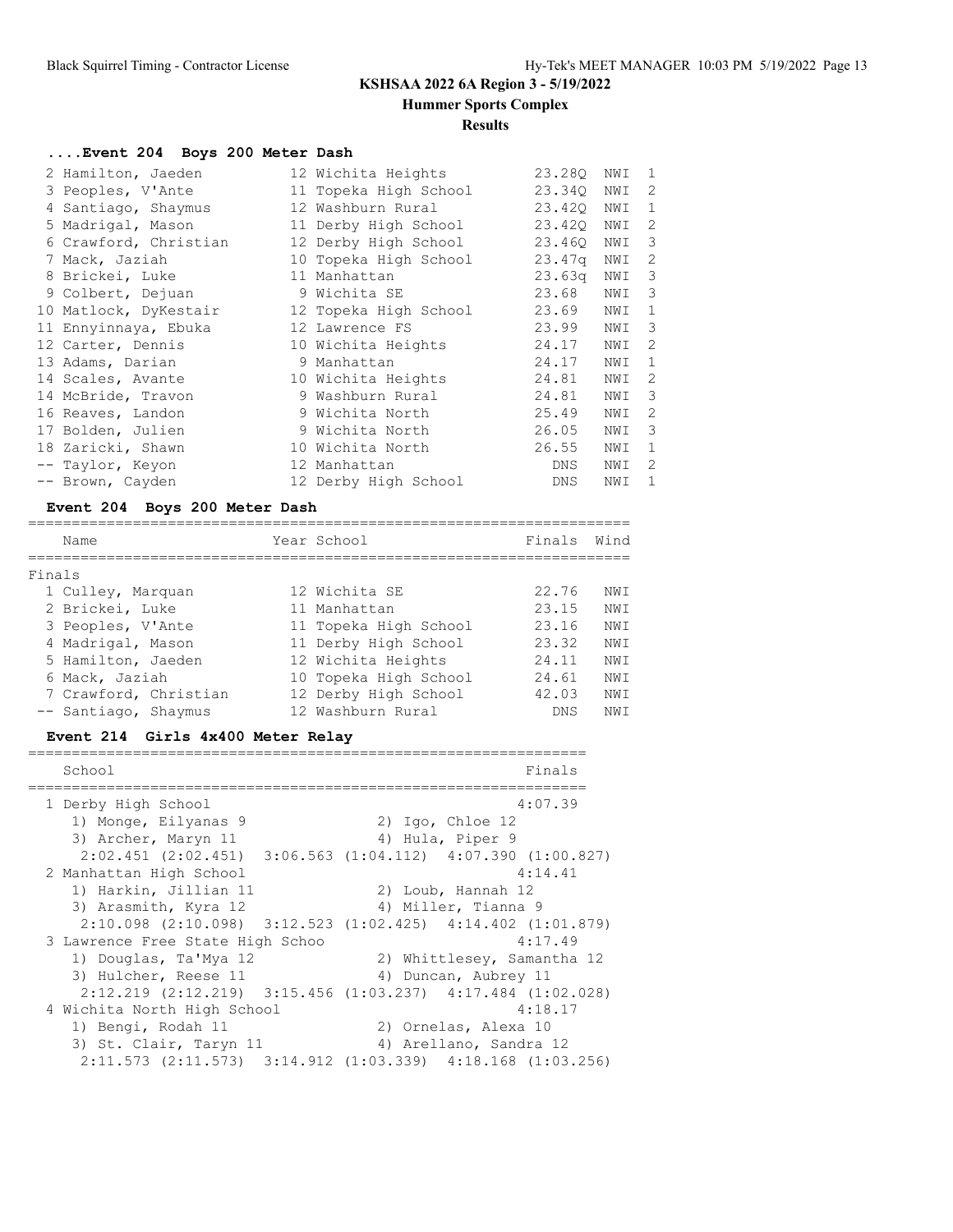**Hummer Sports Complex**

#### **Results**

#### **....Event 214 Girls 4x400 Meter Relay**

 5 Washburn Rural High School 4:21.73 1) Berg, Raegan 12 2) Blow, Maddy 9 3) Beach, Tess 11 4) Bird, Khloi 12 2:16.287 (2:16.287) 3:21.768 (1:05.481) 4:21.728 (59.960) 6 Wichita Heights High School 4:23.48 1) Mosley, Makiya 10 2) Mackenzie, Buyno 11 3) Moody, Jordan 9 4) Howland, Kinley 10 2:14.266 (2:14.266) 3:17.776 (1:03.510) 4:23.474 (1:05.698)<br>unction City High School 4:25.58 7 Junction City High School 4:25.58 1) Okemba, Patience 11 2) Poindexter, Jaterycah 11 3) Burkett, Murin 12 4) McGuire, Reagan 10 2:12.066 (2:12.066) 3:20.254 (1:08.188) 4:25.574 (1:05.320) 8 Wichita Southeast High School 4:51.57 1) Brown, Gerr'neyihia 10 2) Crow, Ayonna 9 3) Dean, Cailyn 10 10 10 4) Duong, Kristy 10 2:20.154 (2:20.154) 3:39.001 (1:18.847) 4:51.569 (1:12.568)

#### **Event 224 Boys 4x400 Meter Relay**

===================================================================  $S$  Finals H#

=================================================================== 1 Manhattan High School 3:27.06 2 1) Mortensen, Emmanuel 12 2) Lacroix, Baptiste 12 3) Mosier, Ben 12 4) Dowling-Burnett, Tanner 11 1:43.407 (1:43.407) 2:35.374 (51.967) 3:27.057 (51.683) 2 Lawrence Free State High Schoo 3:27.63 2 1) Jasso, Roman 10 2) Romito, Michael 11 3) Sabatini, Elijah 11 4) Keathley-Helms, Jack 12 1:42.859 (1:42.859) 2:35.228 (52.369) 3:27.630 (52.402) 3 Junction City High School 3:28.02 2 1) Delva, Josiah 12 2) Kemp, Anthony 12 3) Reutzel, Jayden 12 1940 Martis, Malijah 11 1:43.136 (1:43.136) 2:35.513 (52.377) 3:28.013 (52.500) 4 Wichita Southeast High School 3:32.38 2 3:32.379 1) Booker, Jaylen 11 2) Boudreau, Evan 12 3) Culley, Marquan 12 4) Rachedi, Eddy 12 1:46.148 (1:46.148) 2:39.495 (53.347) 3:32.379 (52.884) 5 Washburn Rural High School 3:36.54 1 1) Johnson, Davin 11 2) Roney, Davin 10 3) Thompson, Walker 11 4) Santiago, Shaymus 12 1:48.523 (1:48.523) 2:42.916 (54.393) 3:36.539 (53.623) 6 Derby High School 3:38.96 2 1) Ring, Tyler 9 2) Hock, Austin 12 3) King, Jarron 12 4) Hock, Ethan 12 1:51.515 (1:51.515) 2:46.069 (54.554) 3:38.951 (52.882) 7 Topeka High School 3:42.20 1 1) Mack, Jaziah 10 2) Matlock, DyKestair 12 3) Peoples, V'Ante 11 (4) Blankenship, Dylan 10 1:52.813 (1:52.813) 2:49.697 (56.884) 3:42.193 (52.496) 8 Wichita North High School 3:49.30 1 1) Reaves, Landon 9 2) Zapata, Javier 9 3) Zaricki, Shawn 10 (4) Riddick, Kyan 10 1:54.233 (1:54.233) 2:52.391 (58.158) 3:49.292 (56.901) -- Wichita Heights High School DQ 2 3:32.376 Cut Off Run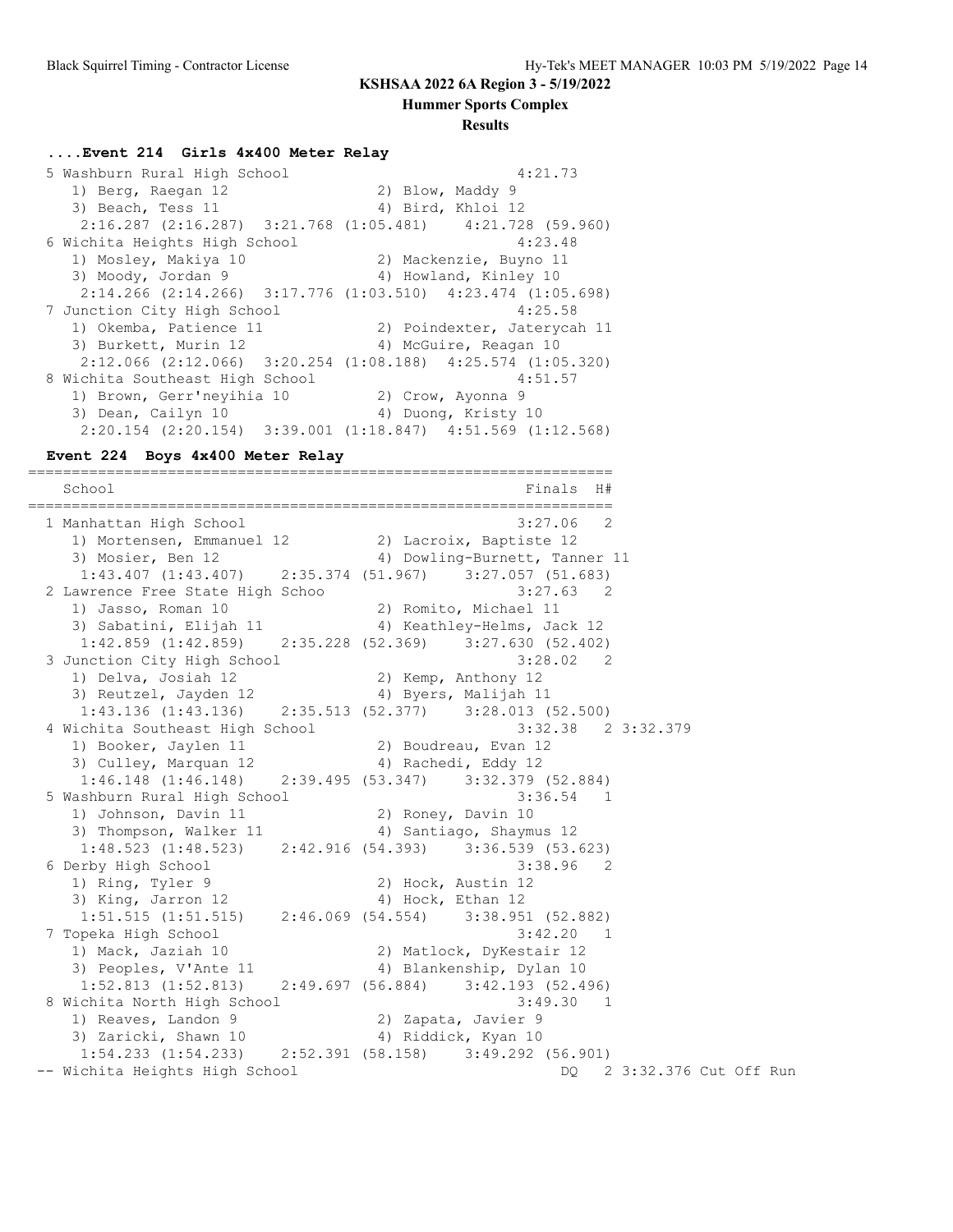**Hummer Sports Complex**

### **Results**

## **....Event 224 Boys 4x400 Meter Relay**

| 1) Everett, Torin 12    |                   | 2) Anderson, Ashmar 10 |
|-------------------------|-------------------|------------------------|
| 3) Wade, Delonte 12     |                   | 4) Banks, Jonathan 12  |
| $1:47.273$ $(1:47.273)$ | 2:39.862 (52.589) | 3:32.376 (52.514)      |

#### **Event 234 Girls Shot Put**

| Name<br>==============================                                                              | Year School Finals                                                                              | H#                           |
|-----------------------------------------------------------------------------------------------------|-------------------------------------------------------------------------------------------------|------------------------------|
| 33-11.25 35-00 FOUL 38-08 FOUL 37-04                                                                | 1 Ilalio, Teuila <sup>12</sup> Manhattan 38-08.00                                               | 2                            |
|                                                                                                     | 2 Gruber, Abigail 10 Manhattan 32-10.75<br>31-04.75 31-05 31-06.50 32-10.75 30-06.50 32-09      | 2                            |
| 32-07 32-05.75 FOUL FOUL 31-08 FOUL                                                                 | 3 Henderson, Zamyah 10 Wichita Heights 32-07.00                                                 | 2                            |
| 31-09 31-01 31-06 30-03.75 32-02.75 31-01.75                                                        | 4 Wilburn, Makenna 10 Wichita North 32-02.75                                                    | 2                            |
| 31-04 FOUL 30-02 31-07.50 29-07.50 32-02                                                            | 5 Bartolome, Enaleen 12 Junction City 32-02.00                                                  | 2                            |
| 28-09 29-09.75 30-06.75 30-10.25 FOUL 29-10.50                                                      | 6 Edison, Soledad 11 Lawrence FS 30-10.25                                                       | 2                            |
|                                                                                                     | 7 Jones, Brooklyn 11 Topeka High School 30-03.00<br>30-03 29-06.25 FOUL 29-02.50 29-08.75 30-02 | 2                            |
| 8 Anhorn, Makayla                   10 Manhattan<br>24-05.50 27-04.75 28-06 28-05.25 29-01.50 30-02 | $30 - 02.00$                                                                                    | 2                            |
| 26-02 28-06.25 30-00.50 27-06.75 26-03 28-01                                                        | 9 Hysten, Karla (10 Topeka High School 30-00.50                                                 | $\mathbf{1}$                 |
| 10 Vaughn, Cameron<br>27-01.75 FOUL 26-11.25                                                        | 11 Lawrence FS 27-01.75                                                                         | $\overline{2}$               |
| 24-09.50 25-08.75 26-04.50                                                                          | 11 Thomsen, Kaitlynn and 9 Derby High School 26-04.50                                           | $\mathbf{1}$                 |
| 12 Davis, Izzy<br>FOUL 23-05.50 26-04                                                               | 9 Washburn Rural 26-04.00                                                                       | $\mathbf{1}$                 |
| 13 German, Sydney 13 Wichita SE<br>25-05.50 25-07.75 22-08                                          | $25 - 07.75$                                                                                    | $\mathbf{1}$                 |
| 14 Guana, Catherine 12 Wichita SE<br>25-02 25-04.50 25-03.50                                        | $25 - 04.50$                                                                                    | $\mathbf{1}$                 |
|                                                                                                     | 15 Busada, Olivia 9 Wichita North 25-01.00<br>24-03.50 25-01 24-10                              | $\mathbf{1}$                 |
|                                                                                                     | 16 German, Alexis 11 Wichita SE 23-02.25<br>23-02.25 21-11 21-02.25                             | $\mathbf{1}$                 |
|                                                                                                     | DNS<br>DNS                                                                                      | $\mathbf{1}$<br>$\mathbf{1}$ |

### **Event 244 Boys Shot Put**

| Year School<br>Name                                                                                             | Finals H#      |                |
|-----------------------------------------------------------------------------------------------------------------|----------------|----------------|
| 12 Washburn Rural<br>1 Sulzen-Watson, Zach<br>$49-06.75$ $48-10.75$ $49-06.75$ $51-00.75$ $51-02.25$ $52-02.25$ | $52 - 02.25$ 2 |                |
| 12 Junction City<br>2 McConnell, Keghan<br>46-07.75 45-10.75 FOUL FOUL 44-05.50 48-03.50                        | $48 - 03.50$   | $\overline{2}$ |
| 3 Gourley, Tyler<br>12 Lawrence FS<br>41-08.75 43-03 FOUL 43-11.50 43-11.50 47-00.75                            | 47-00.75       | - 2            |
| 4 Davis, LeShaon<br>11 Derby High School 47-00.25<br>43-10.75 FOUL 47-00.25 FOUL FOUL 45-04.75                  |                | $\overline{2}$ |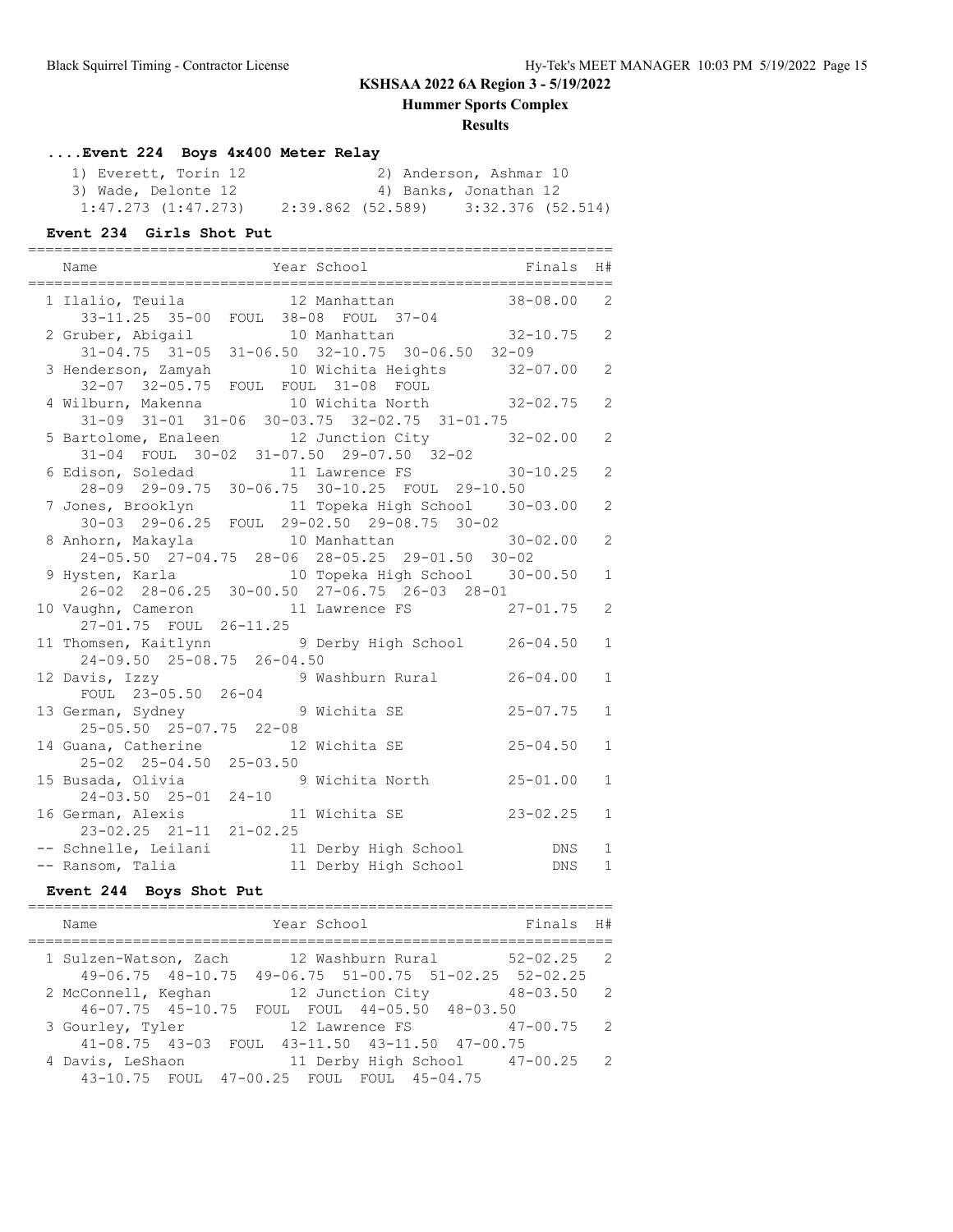**Hummer Sports Complex**

### **Results**

## **....Event 244 Boys Shot Put**

| 5 Wettengel, Dayton 11 Washburn Rural 46-05.50 2                                          |                                                       |                |                |
|-------------------------------------------------------------------------------------------|-------------------------------------------------------|----------------|----------------|
| 46-05.50 FOUL FOUL 45-10 FOUL FOUL                                                        |                                                       |                |                |
| 6 Okon, Jordan 11 Wichita Heights 46-03.75 2                                              |                                                       |                |                |
| 44-10.50 43-04.25 44-03 44-00 4-03.50 46-03.75                                            |                                                       |                |                |
| 7 Johnson, Jarett 10 Manhattan 45-07.00 2<br>42-00.50 40-08 41-04 45-07 43-11.75 44-04.75 |                                                       |                |                |
|                                                                                           |                                                       |                |                |
| 8 Vickers, Jonas 12 Derby High School 45-04.50                                            |                                                       |                | $\overline{c}$ |
| 45-04.50 FOUL 42-07.75 44-06 FOUL FOUL<br>9 Holman, Andrew 10 Washburn Rural 42-06.75 1   |                                                       |                |                |
|                                                                                           |                                                       |                |                |
|                                                                                           | 38-07.75 39-11.25 42-06.75 39-08.25 42-01.75 40-00.75 |                |                |
| 10 Same, Samuel 11 Derby High School 41-01.00 2                                           |                                                       |                |                |
| FOUL 41-01 40-10.50                                                                       |                                                       |                |                |
| 11 Clarke-Boyd, Elijah 11 Junction City 40-10.50 1                                        |                                                       |                |                |
| 40-09.75 37-11.75 40-10.50                                                                |                                                       |                |                |
| 12 Gallegos, Jude 12 Topeka High School 40-06.00 1                                        |                                                       |                |                |
| $40 - 02.75$ $40 - 06$ $39 - 02.25$                                                       |                                                       |                |                |
| 13 Hervey, Tre 12 Wichita Heights                                                         |                                                       | $38 - 07.50$ 1 |                |
| 38-02.75 FOUL 38-07.50                                                                    |                                                       |                |                |
| 14 Childers, Max 10 Lawrence FS 37-04.00 1                                                |                                                       |                |                |
| 36-09.50 36-11.50 37-04                                                                   |                                                       |                |                |
| 15 Doell, Samuel 9 Wichita North 33-11.50 1                                               |                                                       |                |                |
| 33-11.50 32-04.25 31-02.25                                                                |                                                       |                |                |
| 16 Perez, Jared 12 Wichita North 31-08.00 1                                               |                                                       |                |                |
| 27-08.50 31-07 31-08                                                                      |                                                       |                |                |
|                                                                                           |                                                       |                | $\mathbf{1}$   |
|                                                                                           |                                                       |                | $\mathbf 1$    |
|                                                                                           |                                                       |                |                |
|                                                                                           |                                                       |                |                |

#### **Event 254 Girls Discus Throw**

| Name                                                                          | Year School         | Finals     | H#             |
|-------------------------------------------------------------------------------|---------------------|------------|----------------|
| 1 Petersen, Raegen 10 Washburn Rural<br>113-04 120-09 115-09 104-07 FOUL FOUL |                     | $120 - 09$ | 2              |
| 2 Gruber, Abigail 10 Manhattan<br>119-05 106-10 111-08 102-10 FOUL 118-10     |                     | $119 - 05$ | 2              |
| 3 Westfahl, Eden 12 Manhattan<br>101-10 104-08 106-08 FOUL 101-01 102-05      |                     | $106 - 08$ | $\overline{2}$ |
| 4 Base, Madison 12 Lawrence FS<br>98-03 101-05 96-03 FOUL FOUL FOUL           |                     | $101 - 05$ | $\mathcal{L}$  |
| 12 Manhattan<br>5 Myer, Zoe<br>FOUL 93-02 92-02 FOUL 99-10 FOUL               |                     | $99 - 10$  | $\overline{2}$ |
| 6 Henderson, Zamyah 10 Wichita Heights<br>80-08 FOUL 91-11 FOUL FOUL 87-06    |                     | $91 - 11$  | $\mathcal{L}$  |
| 7 Davis, Izzy<br>56-10 77-09 FOUL 85-01 72-00 68-10                           | 9 Washburn Rural    | $85 - 01$  | $\overline{2}$ |
| 8 Fitzhugh, Ashley 10 Washburn Rural<br>80-10 FOUL 84-03 72-02 71-05 74-07    |                     | $84 - 0.3$ | $\overline{2}$ |
| 9 Guana, Catherine 12 Wichita SE<br>74-10 FOUL 63-02 79-08 79-10 78-11        |                     | $79 - 10$  | $\mathbf{1}$   |
| 10 Vaughn, Cameron 11 Lawrence FS<br>$61 - 11$ 74-03 73-03                    |                     | $74 - 03$  | $\mathbf{1}$   |
| 11 Thomsen, Kaitlynn<br>FOUL 70-00 FOUL                                       | 9 Derby High School | $70 - 00$  | $\mathbf{1}$   |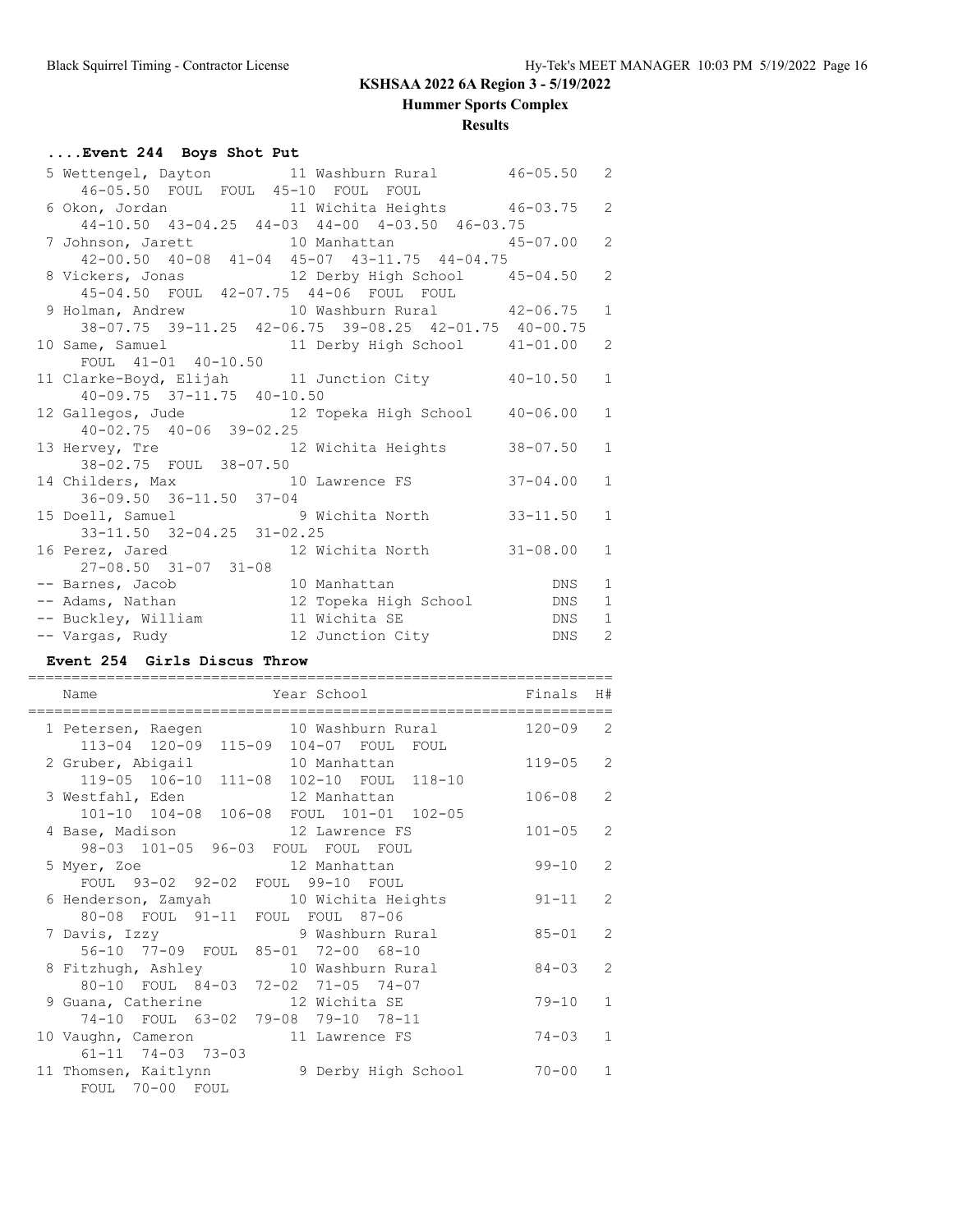**Hummer Sports Complex**

### **Results**

| Event 254 Girls Discus Throw  |  |                       |            |               |  |  |
|-------------------------------|--|-----------------------|------------|---------------|--|--|
| 12 German, Alexis             |  | 11 Wichita SE         | 69-01      | $\mathbf{1}$  |  |  |
| FOUL 69-01 FOUL               |  |                       |            |               |  |  |
| 13 Wolke, Hali                |  | 10 Wichita North      | $65 - 11$  | 1             |  |  |
| 63-04 65-11 FOUL              |  |                       |            |               |  |  |
| 14 Ferguson, Brylie           |  | 10 Wichita North      | $63 - 11$  | $\mathbf{1}$  |  |  |
| $51 - 05$ $58 - 10$ $63 - 11$ |  |                       |            |               |  |  |
| 15 German, Sydney             |  | 9 Wichita SE          | $46 - 10$  | 1             |  |  |
| 46-10 FOUL FOUL               |  |                       |            |               |  |  |
| -- Jones, Brooklyn            |  | 11 Topeka High School | FOUL       | 2             |  |  |
| FOUL FOUL FOUL                |  |                       |            |               |  |  |
| -- Ransom, Talia              |  | 11 Derby High School  | DNS.       | 1             |  |  |
| -- Schnelle, Leilani          |  | 11 Derby High School  | DNS        | $\mathbf{1}$  |  |  |
| -- Saili, Dawn                |  | 10 Topeka High School | <b>DNS</b> | $\mathcal{L}$ |  |  |
|                               |  |                       |            |               |  |  |

## **Event 264 Boys Discus Throw**

| Year School<br>Name                                                                 |                                           | Finals     | H#                             |
|-------------------------------------------------------------------------------------|-------------------------------------------|------------|--------------------------------|
| 1 Sulzen-Watson, Zach 12 Washburn Rural<br>FOUL FOUL 134-03 159-07 FOUL FOUL        |                                           | $159 - 07$ | 2                              |
| 2 McConnell, Keghan 12 Junction City<br>118-06 FOUL 141-05 137-02 143-00 156-00     |                                           | $156 - 00$ | $\overline{2}$                 |
| 3 Sulzen-Watson, Josh 10 Washburn Rural<br>131-02 125-05 123-11 121-03 116-05 91-05 |                                           | $131 - 02$ | $\overline{c}$                 |
| 4 Hervey, Tre<br>121-05 FOUL FOUL 116-02 130-11 121-02                              | 12 Wichita Heights                        | $130 - 11$ | 2                              |
| 5 Estrada, Caden<br>123-01 123-06 115-05 122-00 129-11 FOUL                         | 9 Washburn Rural                          | $129 - 11$ | 2                              |
| 6 Davis, LeShaon<br>113-11 129-00 FOUL FOUL FOUL 123-11                             | 11 Derby High School                      | $129 - 00$ | $\overline{2}$                 |
| 7 Vickers, Jonas<br>FOUL FOUL 119-01 FOUL 105-09 119-08                             | 12 Derby High School                      | $119 - 08$ | 2                              |
| 8 Lopez, Kaydn<br>11 Manhattan<br>80-07 116-00 116-09 110-10 118-06 97-04           |                                           | $118 - 06$ | $\overline{2}$                 |
| 9 Johnson, Jarett 10 Manhattan<br>113-11 110-09 117-11 FOUL 83-11 109-02            |                                           | $117 - 11$ | $\mathbf{1}$                   |
| 10 Thomsen, Chris<br>$109 - 11$ $115 - 02$ $114 - 06$                               | 12 Derby High School                      | $115 - 02$ | $\overline{2}$                 |
| 11 Osa, Taumaloto<br>111-02 99-10 FOUL                                              | 12 Junction City                          | $111 - 02$ | $\mathbf{1}$                   |
| 12 Childers, Max<br>98-11 FOUL 105-03                                               | 10 Lawrence FS                            | $105 - 03$ | $\mathbf{1}$                   |
| 13 Perez, Jared<br>FOUL 104-07 FOUL                                                 | 12 Wichita North                          | $104 - 07$ | $\mathbf{1}$                   |
| 14 Lane, Brian<br>84-00 FOUL 87-03                                                  | 12 Lawrence FS                            | $87 - 03$  | $\overline{2}$                 |
| 15 Esparza, Jimmy<br>86-06 74-08 74-11                                              | 10 Wichita North                          | $86 - 06$  | $\mathbf{1}$                   |
| 16 Scott, Josiah<br>FOUL FOUL 83-00                                                 | 12 Topeka High School                     | $83 - 00$  | $\mathbf{1}$                   |
| -- Soto, Pedro<br>FOUL FOUL FOUL                                                    | 10 Wichita North                          | FOUL       | $\mathbf{1}$                   |
| -- Adams, Nathan<br>-- Vargas, Rudy                                                 | 12 Topeka High School<br>12 Junction City | DNS<br>DNS | $\mathbf{1}$<br>$\overline{2}$ |
| -- Ceja, Manuel                                                                     | 10 Topeka High School                     | DNS        | $\mathbf 1$                    |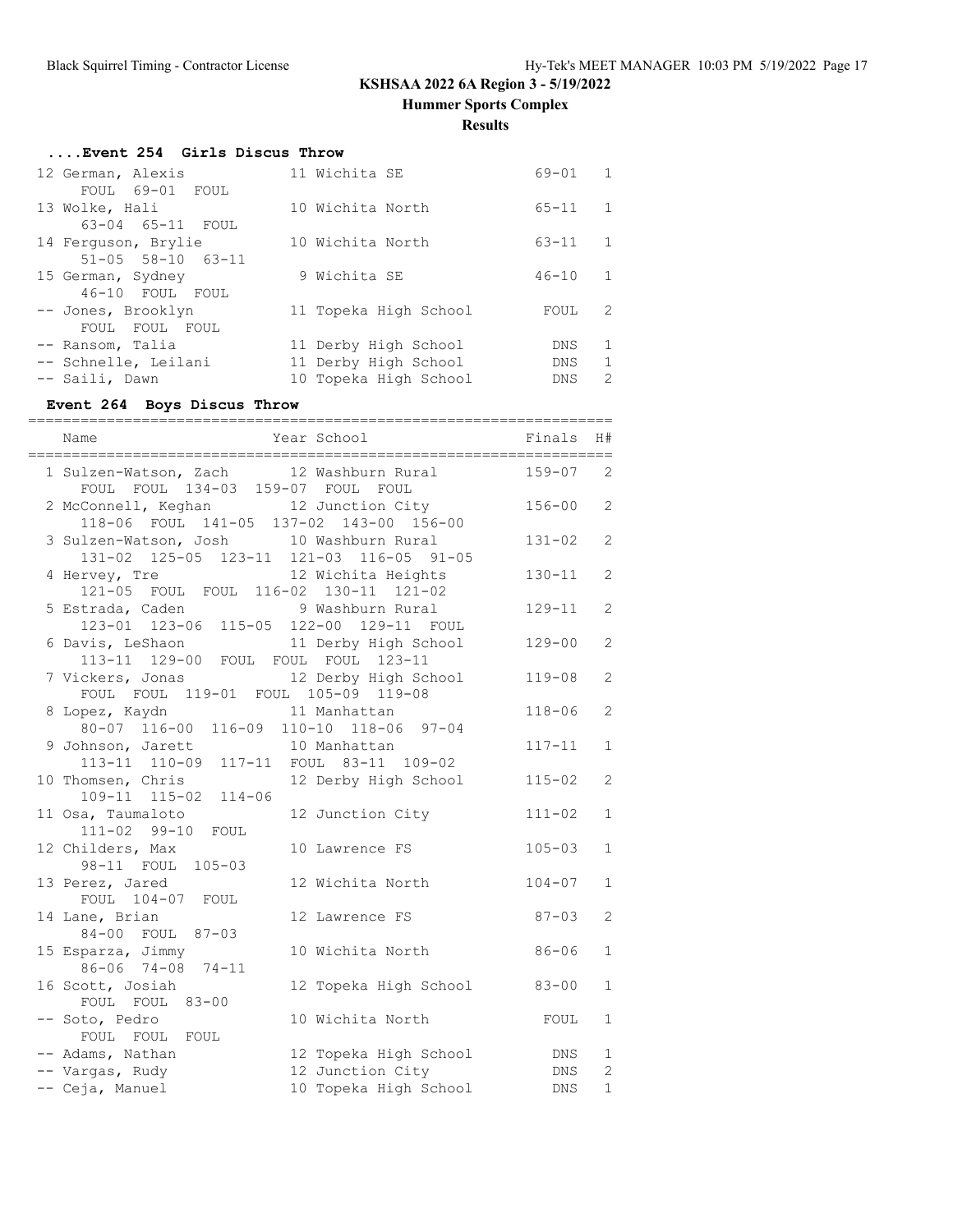**Hummer Sports Complex**

### **Results**

| Event 264 Boys Discus Throw                                                                                    |                           |                     |  |  |  |  |
|----------------------------------------------------------------------------------------------------------------|---------------------------|---------------------|--|--|--|--|
| -- Okon, Jordan                                                                                                | 11 Wichita Heights        | 1<br>DNS            |  |  |  |  |
| -- Buckley, William 11 Wichita SE                                                                              |                           | $\mathbf{1}$<br>DNS |  |  |  |  |
| Event 274 Girls High Jump                                                                                      |                           |                     |  |  |  |  |
| Name                                                                                                           | Year School               | Finals              |  |  |  |  |
| 1 Hulcher, Reese 11 Lawrence FS 5-04.00<br>$4-06$ $4-08$ $4-10$ $5-00$ $5-02$ $5-04$ $5-06$<br>P P O O O O XXX |                           |                     |  |  |  |  |
| 2 St. Clair, Taryn<br>$4-06$ $4-08$ $4-10$ $5-00$ $5-02$ $5-04$ $5-06$                                         | 11 Wichita North J5-04.00 |                     |  |  |  |  |
| P P O XO O XO XXX<br>3 Kratochvil, Faith<br>$4 - 06$ $4 - 08$ $4 - 10$                                         | 10 Manhattan              | $4 - 08.00$         |  |  |  |  |
| O XO XXX<br>4 St. Clair, Riannon<br>$4 - 06$ $4 - 08$ $4 - 10$                                                 | 11 Wichita North          | J4-08.00            |  |  |  |  |
| XO XXO XXX<br>5 Juenemann, Jayda<br>$4 - 06$ $4 - 08$                                                          | 10 Manhattan              | $4 - 06.00$         |  |  |  |  |
| O XXX<br>5 Worley, Molly<br>$4 - 06$ $4 - 08$<br>O XXX                                                         | 9 Washburn Rural          | $4 - 06.00$         |  |  |  |  |
| 5 Blow, Maddy<br>$4 - 06$ $4 - 08$<br>O XXX                                                                    | 9 Washburn Rural 4-06.00  |                     |  |  |  |  |
| 8 Cassanova, Kenadie (3) 9 Derby High School 54-06.00<br>$4 - 06$ $4 - 08$<br>XO XXX                           |                           |                     |  |  |  |  |
| 9 Johnson, Myasia 10 Manhattan<br>$4 - 06$ $4 - 08$<br>XXO XXX                                                 |                           | $J4 - 06.00$        |  |  |  |  |
| -- Joyner, Shamiyah<br>$4 - 06$<br>XXX                                                                         | 10 Junction City          | NH                  |  |  |  |  |
| -- Kelly, Georgia<br>$4 - 06$<br>XXX                                                                           | 10 Topeka High School     | NH                  |  |  |  |  |
| -- Peterson, Annika<br>$4 - 06$<br>XXX                                                                         | 11 Washburn Rural         | NΗ                  |  |  |  |  |

## **Event 284 Boys High Jump**

| Name                                                                                                                                                                                                                                                |                              |     | Year School                     | Finals      |
|-----------------------------------------------------------------------------------------------------------------------------------------------------------------------------------------------------------------------------------------------------|------------------------------|-----|---------------------------------|-------------|
| 1 Malone, Vincent<br>$5-06$ $5-08$ $5-10$ $6-00$ $6-02$ $6-04$ $6-05$                                                                                                                                                                               |                              |     | 10 Manhattan                    | $6 - 04.00$ |
| P and the set of the set of the set of the set of the set of the set of the set of the set of the set of the set of the set of the set of the set of the set of the set of the set of the set of the set of the set of the set<br>2 Newcomer, Aaron | $0 \quad 0 \quad 0 \quad X0$ |     | <b>XXX</b><br>∩<br>10 Manhattan | $6 - 00.00$ |
| $5-06$ $5-08$ $5-10$ $6-00$ $6-02$                                                                                                                                                                                                                  | ∩                            | xxx |                                 |             |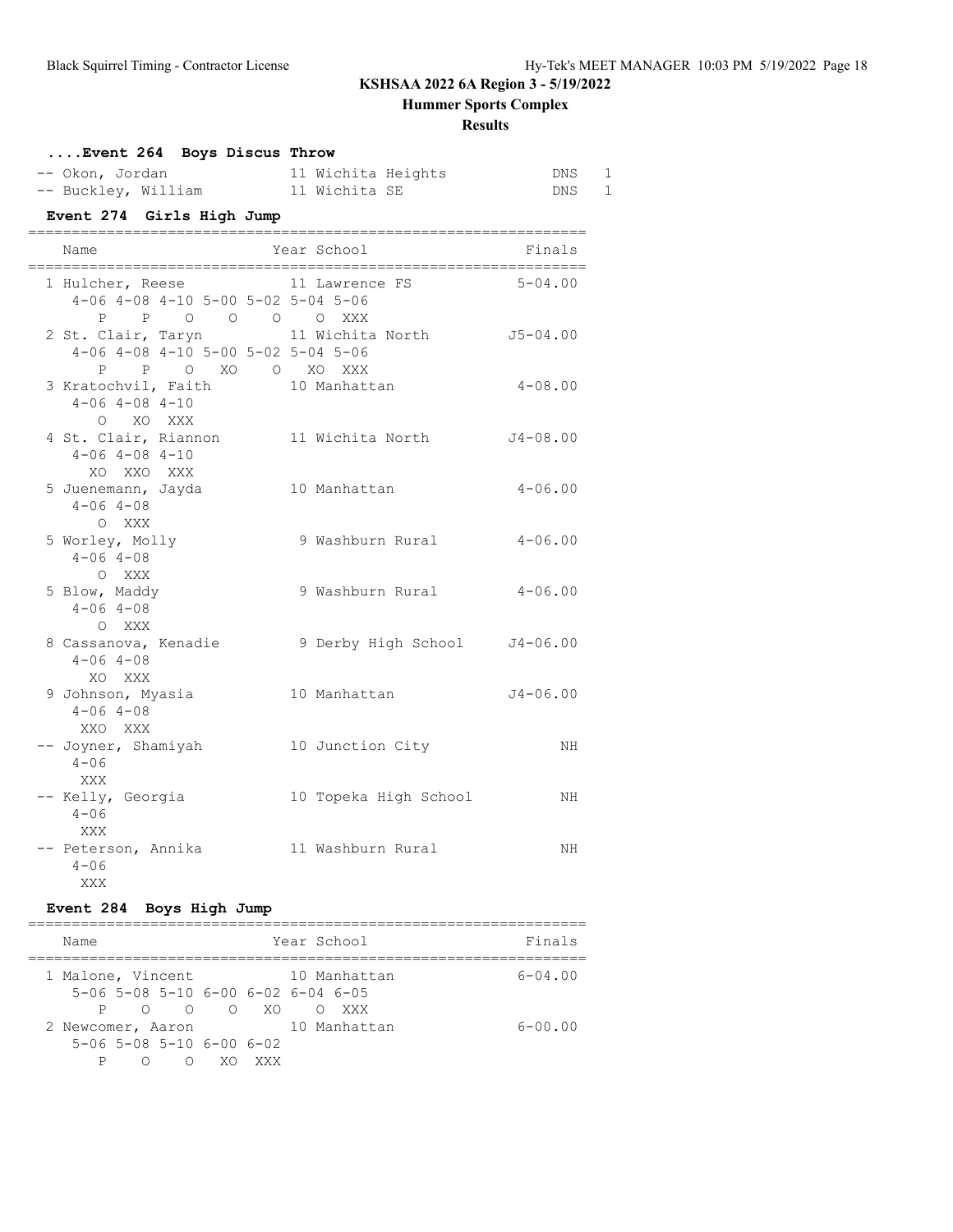**Hummer Sports Complex**

#### **Results**

| Event 284 Boys High Jump |                                              |  |                              |              |  |
|--------------------------|----------------------------------------------|--|------------------------------|--------------|--|
|                          | 3 Agudzi-Addo, Ethan 12 Junction City        |  |                              | $J6 - 00.00$ |  |
|                          | $5 - 06$ $5 - 08$ $5 - 10$ $6 - 00$ $6 - 02$ |  |                              |              |  |
|                          | P P XO XXO XXX                               |  |                              |              |  |
|                          | 4 Reynolds, Deshon                           |  | 11 Derby High School 5-10.00 |              |  |
|                          | $5 - 06$ $5 - 08$ $5 - 10$ $6 - 00$          |  |                              |              |  |
|                          | XO XXO XXO XXX                               |  |                              |              |  |
|                          | 5 Bernal, Daniel                             |  | 11 Wichita North             | $5 - 08.00$  |  |
|                          | $5 - 06$ $5 - 08$ $5 - 10$                   |  |                              |              |  |
|                          | O O XXX                                      |  |                              |              |  |
|                          | 6 Tibbetts, Adrien                           |  | 12 Washburn Rural            | $J5 - 08.00$ |  |
|                          | $5 - 06$ $5 - 08$ $5 - 10$                   |  |                              |              |  |
|                          | P XO XXX                                     |  |                              |              |  |
|                          | 7 Colbert, Dejuan                            |  | 9 Wichita SE                 | $5 - 06.00$  |  |
|                          | $5 - 06$ $5 - 08$                            |  |                              |              |  |
|                          | O XXX                                        |  |                              |              |  |
|                          | 8 Osburn, Titan                              |  | 10 Washburn Rural            | $J5 - 06.00$ |  |
|                          | $5 - 06$ $5 - 08$                            |  |                              |              |  |
|                          | XO XXX                                       |  |                              |              |  |
|                          | 8 Hight, Cooper                              |  | 11 Washburn Rural            | $J5 - 06.00$ |  |
|                          | $5 - 06$ $5 - 08$                            |  |                              |              |  |
|                          | XO XXX                                       |  |                              |              |  |
|                          | -- Carson, Reece                             |  | 11 Manhattan                 | DNS          |  |
|                          | -- Booker, Jaylen                            |  | 11 Wichita SE                | <b>DNS</b>   |  |
|                          | -- Ekanem, Samuel                            |  | 11 Wichita SE                | <b>DNS</b>   |  |

#### **Event 294 Girls Long Jump**

===================================================================== Name **Year School** Finals Wind ===================================================================== 1 Pellant, Hanna 9 Manhattan 17-11.00 NWI 16-09(NWI) 16-05.50(NWI) 17-11(NWI) 16-09(NWI) PASS PASS 2 Johnson, Gili 11 Manhattan 17-03.25 NWI 16-00.50(NWI) 15-03(NWI) 17-01.50(NWI) 15-08.50(NWI) 13-11.50(NWI) 17-03.25(NWI) 3 Larson, Avery 11 Manhattan 17-00.50 NWI 16-05(NWI) 15-11(NWI) 17-00.50(NWI) 14-08.50(NWI) PASS PASS 4 Syring, Rylan 10 Derby High School 16-11.50 NWI 15-04.25(NWI) 16-04(NWI) 16-11.50(NWI) 16-06(NWI) 15-08.50(NWI) 16-09.50(NWI) 5 Hulcher, Reese 11 Lawrence FS 16-09.75 NWI 16-09.75(NWI) 16-04(NWI) 16-07.75(NWI) 16-07.75(NWI) FOUL FOUL 6 Bourdo, Sofia 9 Lawrence FS 16-04.00 NWI 15-05(NWI) 15-04.25(NWI) 15-07.50(NWI) 14-08.75(NWI) 15-02(NWI) 16-04(NWI) 7 Malcolm, Marissa 9 Derby High School 14-09.50 NWI 14-00.25(NWI) 14-09.50(NWI) 13-04(NWI) 11-08.25(NWI) 14-07.50(NWI) 14-06(NWI) 8 Ramirez, Kelly 12 Wichita North 14-05.00 NWI 14-05(NWI) FOUL 14-00.50(NWI) FOUL 14-00.75(NWI) 14-01(NWI) 9 Buss, Tori 9 Wichita North J14-05.00 NWI FOUL 14-05(NWI) 13-09.50(NWI) 13-09(NWI) 13-09.50(NWI) FOUL 10 Karel, Bella 12 Derby High School 14-02.50 NWI 13-04(NWI) 14-02.50(NWI) 13-10.50(NWI) 11 Lopez, Natalia 11 Wichita North 13-03.75 NWI 11-05.50(NWI) 13-03.75(NWI) 11-05(NWI) -- Merrill, Harper 10 Lawrence FS FOUL FOUL FOUL FOUL -- Berg, Raegan 12 Washburn Rural DNS NWI -- Hunt, TaNayaih 10 Wichita SE 2008 DNS NWI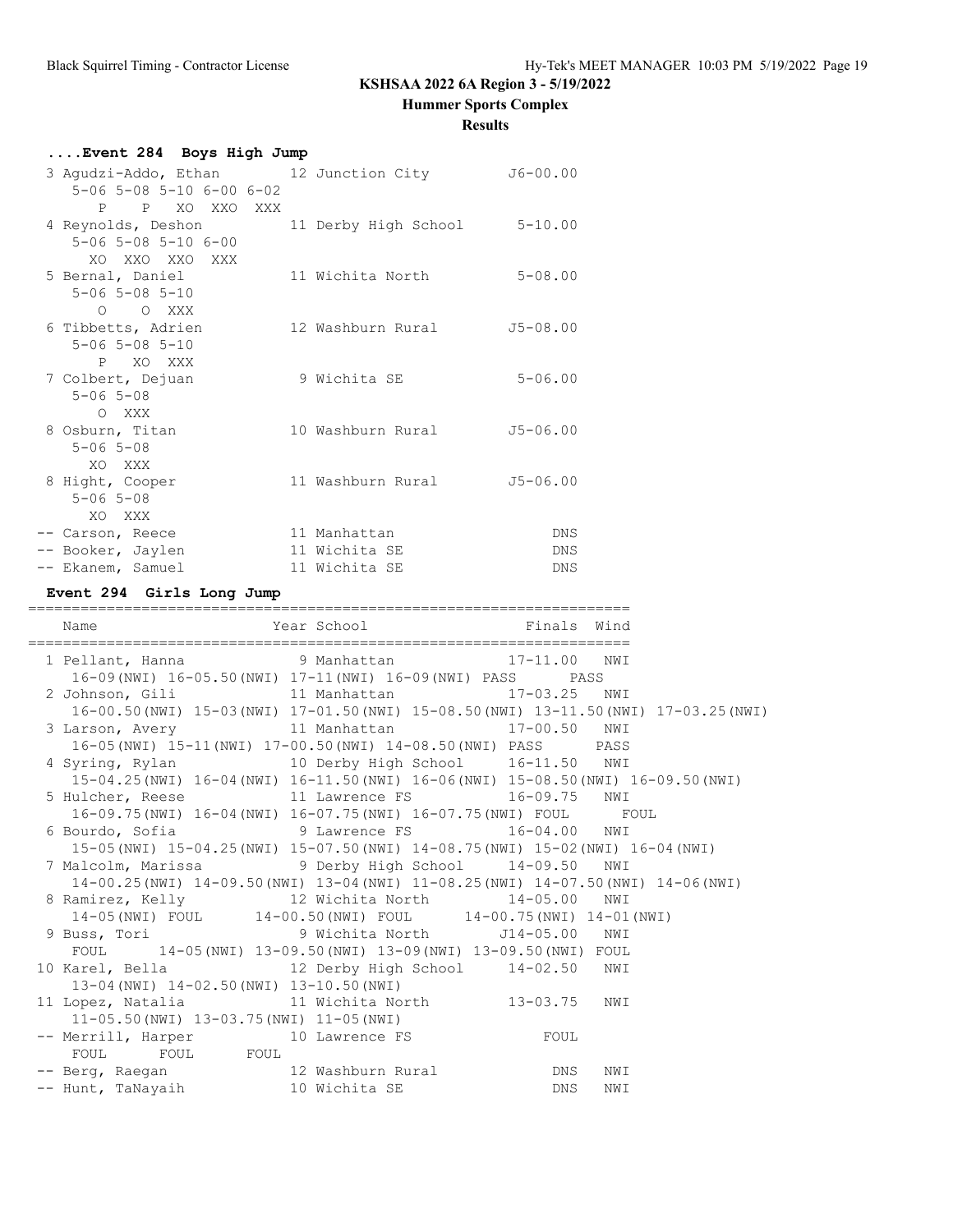**Hummer Sports Complex**

### **Results**

**Event 304 Boys Long Jump**

| Name                                                                                                                                                                                   | Year School                   | Finals       | Wind H# |              |
|----------------------------------------------------------------------------------------------------------------------------------------------------------------------------------------|-------------------------------|--------------|---------|--------------|
| 1 Randle, John                                                                                                                                                                         | 11 Wichita Heights 22-00.00   |              | NWI     | 2            |
| 21-04 (NWI) 21-08 (NWI) 22-00 (NWI) FOUL PASS PASS PASS<br>2 Banks, Randall 12 Junction City 21-08.00 NWI<br>21-01 (NWI) $21-00.50$ (NWI) $20-00$ (NWI) FOUL 21-08 (NWI) $21-04$ (NWI) |                               |              |         | 2            |
| 3 Houston, Talique                                                                                                                                                                     | 12 Manhattan                  | 21-02.00 NWI |         | 2            |
| 21-02 (NWI) 20-08 (NWI) FOUL 19-11.50 (NWI) 20-07 (NWI) 20-08 (NWI)<br>4 Rauch, Crayton                                                                                                | 9 Manhattan                   | $21 - 01.00$ | NWI     | 2            |
| auch, Craycon — 9 Manhactan — 21-01.00 m<br>19-11 (NWI) 20-06.50 (NWI) 21-01 (NWI) FOUL — 20-06 (NWI) FOUL                                                                             |                               |              |         |              |
| 5 Vrbas, Tyler                                                                                                                                                                         | 11 Manhattan                  | $20 - 07.00$ | NWI     | 2            |
| 20-00 (NWI) 19-08 (NWI) 19-07 (NWI) FOUL 20-07 (NWI) 20-02 (NWI)                                                                                                                       |                               |              |         |              |
| 6 Clemmons, Jameer 12 Derby High School 20-03.00 NWI                                                                                                                                   |                               |              |         | 2            |
| 19-10 (NWI) 19-06 (NWI) 19-03 (NWI) 20-03 (NWI) 19-04 (NWI) 19-02.50 (NWI)                                                                                                             |                               |              |         |              |
| 7 Crumpton, Trent<br>18-03 (NWI) 19-06 (NWI) FOUL FOUL 19-09.50 (NWI) FOUL                                                                                                             | 11 Junction City 19-09.50     |              | NWI     | 1            |
| 8 Culley, Marquan                                                                                                                                                                      | 12 Wichita SE                 | 19-04.50 NWI |         | 2            |
| 19-04.50 (NWI) 18-00.50 (NWI) 19-00.50 (NWI)                                                                                                                                           |                               |              |         |              |
| 9 Stutler, Cameron                                                                                                                                                                     | 10 Lawrence FS 19-04.00 NWI   |              |         | 2            |
| 19-04 (NWI) 19-01 (NWI) FOUL                                                                                                                                                           |                               |              |         |              |
| 10 Roper, Caeleb 11 Wichita Heights                                                                                                                                                    |                               | 19-03.00     | NWI     | 2            |
| 19-00 (NWI) 18-11.50 (NWI) 19-03 (NWI) 16-06 (NWI) 19-02.50 (NWI) 19-02 (NWI)                                                                                                          |                               |              |         |              |
| 11 Osburn, Titan                                                                                                                                                                       | 10 Washburn Rural 19-00.00    |              | NWI     | 2            |
| 19-00 (NWI) 16-02 (NWI) 17-08 (NWI)                                                                                                                                                    |                               |              |         |              |
| 12 Zerger, Brock                                                                                                                                                                       | 11 Derby High School 18-09.00 |              | NWI     | 1            |
| 14-08 (NWI) 18-09 (NWI) FOUL<br>13 Keener, Nathan                                                                                                                                      | 12 Derby High School 18-06.00 |              | NWI     | 1            |
| 17-09 (NWI) 18-06 (NWI) 18-02 (NWI)                                                                                                                                                    |                               |              |         |              |
| 15 Bowring, Tomas                                                                                                                                                                      | 12 Wichita North J18-06.00    |              | NWI     | $\mathbf 1$  |
| 18-06(NWI) 17-00.50(NWI) 16-11(NWI)                                                                                                                                                    |                               |              |         |              |
| 15 Lee, Quez                                                                                                                                                                           | 12 Lawrence FS                | $18 - 05.00$ | NWI     | $\mathbf 1$  |
| 18-05(NWI) 17-11(NWI) 17-11(NWI)                                                                                                                                                       |                               |              |         |              |
| 16 Patterson, Thomas 10 Topeka High School                                                                                                                                             |                               | $18 - 03.00$ | NWI     | $\mathbf 1$  |
| 18-03 (NWI) 15-04 (NWI) 15-08 (NWI)                                                                                                                                                    |                               |              |         |              |
| 17 Shyne, Travis                                                                                                                                                                       | 10 Topeka High School         | 17-09.00     | NWI     | 1            |
| 17-09(NWI) 17-08(NWI) FOUL                                                                                                                                                             |                               |              |         |              |
| 18 Scales, Avante<br>17-08 (NWI) 17-03 (NWI) 17-04 (NWI)                                                                                                                               | 10 Wichita Heights            | $17 - 08.00$ | NWI     | $\mathbf 1$  |
| 19 Clay, Collin                                                                                                                                                                        | 9 Washburn Rural              | $16 - 11.00$ | NWI     | 2            |
| 16-11 (NWI) 14-09 (NWI) 11-00.50 (NWI)                                                                                                                                                 |                               |              |         |              |
| 20 Johnson, Detrick DJ 9 Topeka High School                                                                                                                                            |                               | $16 - 04.00$ | NWI     | $\mathbf 1$  |
| 16-04(NWI) FOUL<br>FOUL                                                                                                                                                                |                               |              |         |              |
| 21 Dunbar, Marcus                                                                                                                                                                      | 12 Wichita SE                 | $14 - 00.00$ | NWI     | 1            |
| $14-00$ (NWI) PASS PASS                                                                                                                                                                |                               |              |         |              |
| -- Hander, Noah                                                                                                                                                                        | 10 Washburn Rural             | DNS          | NWI     | $\mathbf{1}$ |

### **Event 314 Girls Javelin Throw**

| Name                                      | Finals                                                                  |            |  |  |  |  |
|-------------------------------------------|-------------------------------------------------------------------------|------------|--|--|--|--|
| 1 Duncan, Aubrey                          | 11 Lawrence FS<br>$123-08$ $136-05$ $131-08$ $132-02$ $132-08$ $138-03$ | $138 - 03$ |  |  |  |  |
| 2 Hoffman, Aubree<br>100-09 103-02 100-00 | 11 Manhattan<br>FOUL 100-01 FOUL                                        | $103 - 02$ |  |  |  |  |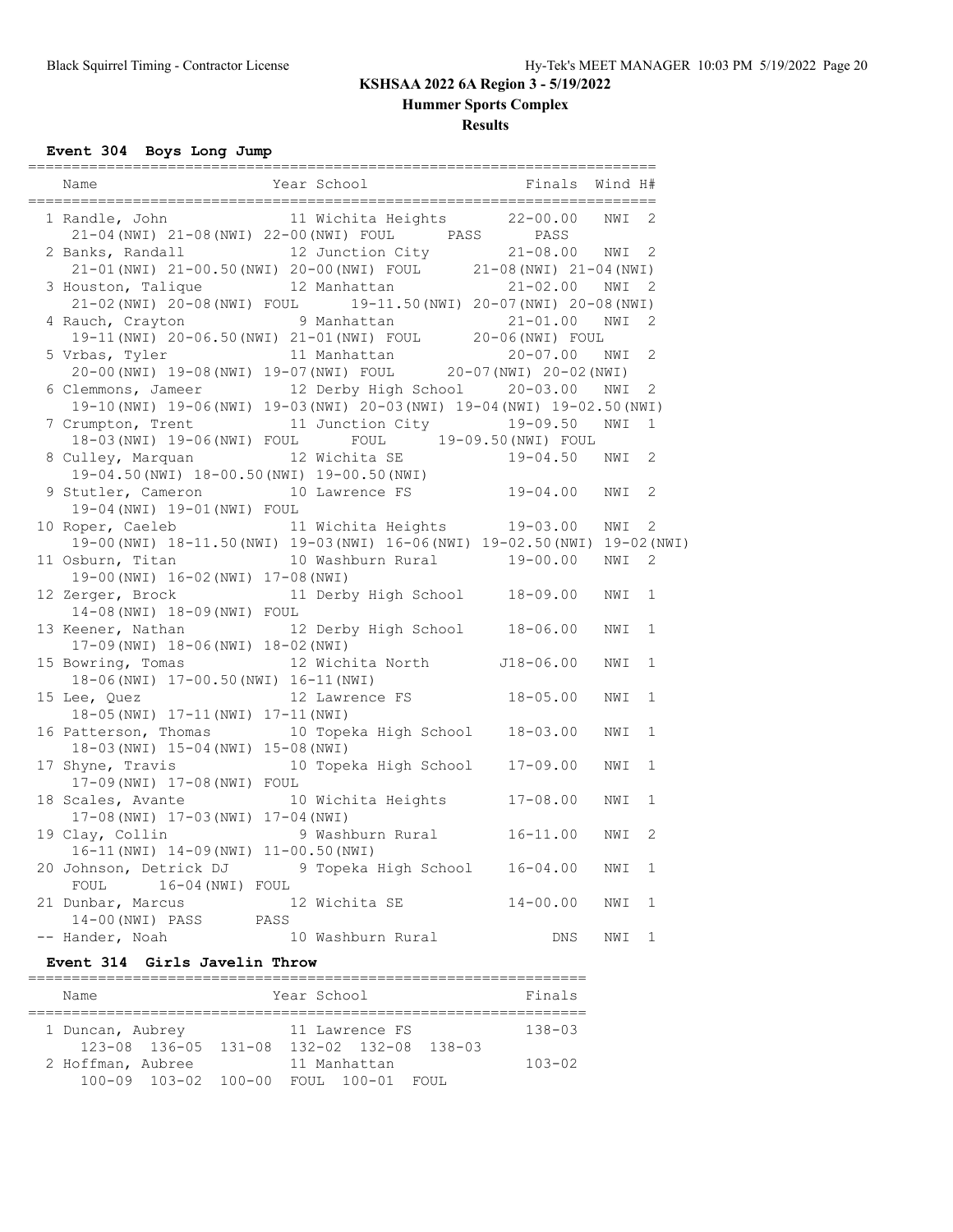**Hummer Sports Complex**

**Results**

## **....Event 314 Girls Javelin Throw**

| 3 Fitzhugh, Ashley                | 10 Washburn Rural                   | $102 - 10$ |
|-----------------------------------|-------------------------------------|------------|
| FOUL 94-08 102-10                 | $93 - 09$ 100-04 92-03              |            |
| 4 Petersen, Raegen                | 10 Washburn Rural                   | $101 - 06$ |
| $99 - 10$ $97 - 08$ $92 - 04$     | FOUL 100-00 101-06                  |            |
| 5 Gruber, Abigail                 | 10 Manhattan                        | $98 - 11$  |
| FOUL 93-02 92-10 FOUL 97-10 98-11 |                                     |            |
| 6 Chapman, Julia                  | 11 Lawrence FS                      | $96 - 04$  |
|                                   | 91-11 96-04 94-06 90-10 91-10 FOUL  |            |
| 7 Wolke, Hali                     | 10 Wichita North                    | $85 - 07$  |
|                                   | 85-07 76-01 80-03 85-07 FOUL 84-00  |            |
| 8 Meier, Lizy                     | 11 Washburn Rural                   | $81 - 08$  |
|                                   | 78-06 67-04 78-08 77-04 78-09 81-08 |            |
| 9 Rose, Kayin                     | 11 Lawrence FS                      | $81 - 06$  |
|                                   | 77-01 78-11 78-07 81-05 81-06 77-04 |            |
| -- Ransom, Talia                  | 11 Derby High School                | DNS        |

## **Event 324 Boys Javelin Throw**

| Name                                                                                 | Year School                                                 | Finals     | H#<br>$= 1000$ |
|--------------------------------------------------------------------------------------|-------------------------------------------------------------|------------|----------------|
| 1 Lane, Brian                                                                        | 12 Lawrence FS<br>151-01 174-06 161-05 149-10 146-08 154-08 | $174 - 06$ | $\overline{2}$ |
| 2 Sulzen-Watson, Josh 10 Washburn Rural<br>161-08 159-07 153-07 150-04 155-09 152-04 |                                                             | $161 - 08$ | $\overline{2}$ |
| 3 Thompson, Walker 11 Washburn Rural<br>142-05 148-00 147-10 140-04 151-11 142-02    |                                                             | $151 - 11$ | 2              |
| 4 Godby, Reece<br>141-05 145-01 147-00 FOUL 138-05 150-08                            | 11 Washburn Rural                                           | $150 - 08$ | 2              |
| 5 Lopez, Kaydn<br>FOUL 126-07 148-00 148-08 147-11 147-02                            | 11 Manhattan                                                | $148 - 08$ | $\overline{2}$ |
| 6 Doan, Spencer 11 Lawrence FS<br>146-03 143-10 142-00 147-03 FOUL 142-10            |                                                             | $147 - 03$ | 2              |
| 7 Molt, Samuel<br>145-05 FOUL FOUL FOUL 133-03 136-07                                | 10 Manhattan                                                | $145 - 05$ | $\overline{2}$ |
| 8 Adeniji, Joshua<br>144-01 FOUL 125-02                                              | 12 Manhattan                                                | $144 - 01$ | $\mathbf{1}$   |
| 9 Zerger, Brock<br>138-07 130-10 125-05 128-03 128-02 119-06                         | 11 Derby High School                                        | $138 - 07$ | $\overline{c}$ |
| 10 Hamblin, Conley<br>133-11 FOUL 126-09                                             | 12 Derby High School                                        | $133 - 11$ | $\mathbf{1}$   |
| 11 Campbell, Nate<br>FOUL 130-06 FOUL                                                | 10 Wichita Heights                                          | $130 - 06$ | $\mathbf{1}$   |
| 12 Duckworth, Malcolm<br>124-08 130-04 127-04                                        | 10 Wichita Heights                                          | $130 - 04$ | $\mathbf{1}$   |
| 13 Keener, Nathan<br>105-09 129-09<br>FOUL                                           | 12 Derby High School                                        | $129 - 09$ | $\overline{2}$ |
| 14 Donaldson, Avery<br>111-00 121-07 126-09                                          | 10 Topeka High School                                       | $126 - 09$ | $\mathbf{1}$   |
| 15 Clark, Mateo<br>100-03 110-06 102-10                                              | 11 Wichita North                                            | $110 - 06$ | $\mathbf{1}$   |
| 16 Soto, Pedro<br>104-09 FOUL<br>FOUL                                                | 10 Wichita North                                            | $104 - 09$ | $\mathbf{1}$   |
| 17 Barnes, Miles<br>76-05 85-04 92-00                                                | 8 Topeka High School                                        | $92 - 00$  | $\mathbf{1}$   |
| -- Ceja, Manuel                                                                      | 10 Topeka High School                                       | <b>DNS</b> | $\mathbf{1}$   |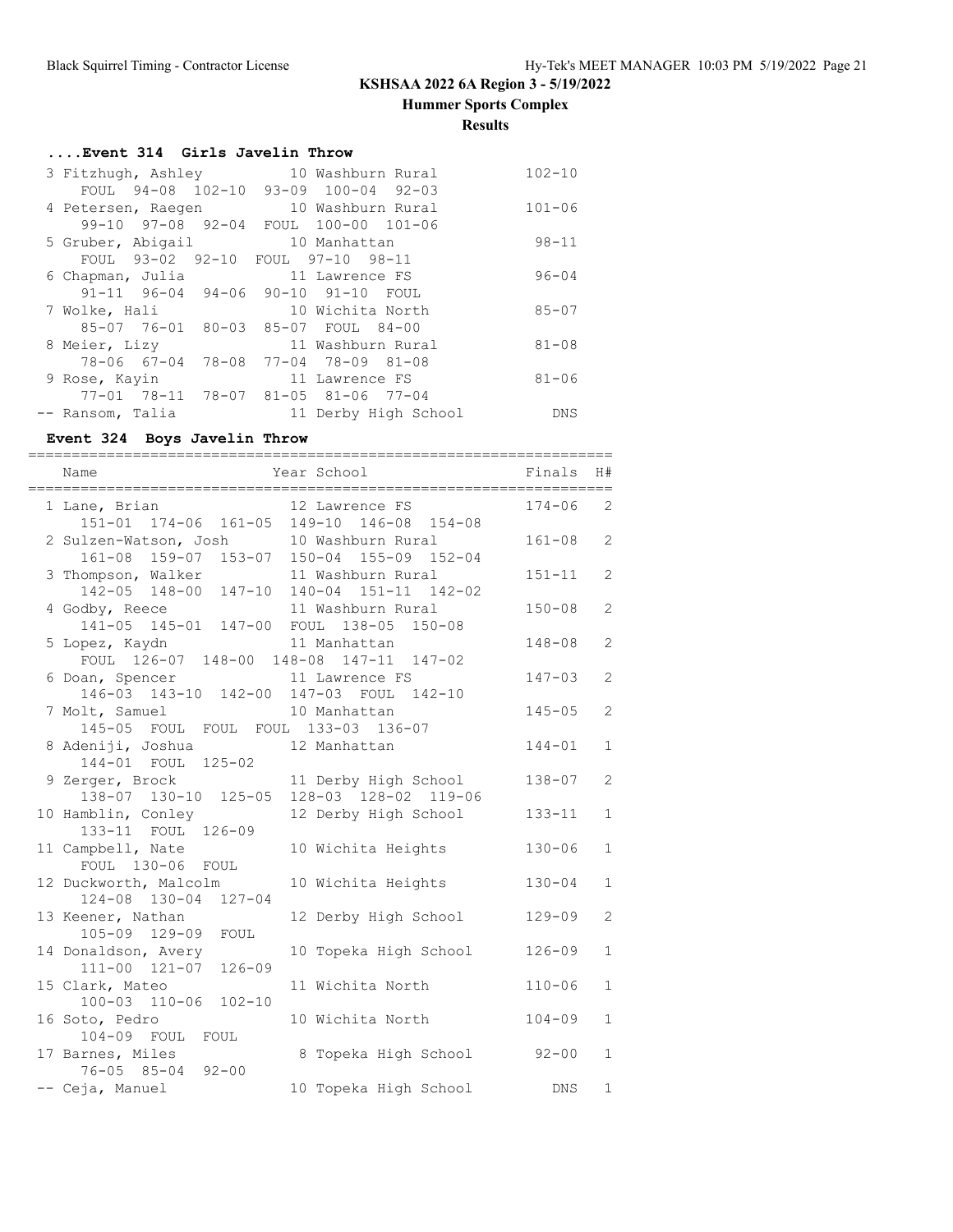**Hummer Sports Complex**

|                                                                                                                                     | <b>Results</b>                                                                         |     |  |
|-------------------------------------------------------------------------------------------------------------------------------------|----------------------------------------------------------------------------------------|-----|--|
| Event 324 Boys Javelin Throw                                                                                                        |                                                                                        |     |  |
| -- Thomas, Caden 12 Lawrence FS DNS 2                                                                                               |                                                                                        |     |  |
| Event 334 Girls Triple Jump                                                                                                         |                                                                                        |     |  |
| Name                                                                                                                                | Year School <a> Finals Wind</a> Finals Wind                                            |     |  |
| 1 Johnson, Gili 11 Manhattan 38-06.50<br>36-02 (NWI) 38-06.50 (NWI) FOUL PASS PASS PASS PASS                                        |                                                                                        | NWI |  |
| 2 Harris, Jayda<br>33-08.75 NWI<br>33-08.75 (NWI) 33-06 (NWI) 33-02.25 (NWI) 33-04.50 (NWI) 33-03.50 (NWI) 33-01.75 (NWI)           |                                                                                        |     |  |
| 3 Williams, Zoe 33-07.75 NWI<br>28-06.75 (NWI) 32-03 (NWI) 32-03 (NWI) 31-08 (NWI) 32-05.75 (NWI) 33-07.75 (NWI)                    |                                                                                        |     |  |
| 4 Porres, Alessandra 11 Manhattan 33-05.75 NWI                                                                                      | 33-05.75(NWI) 32-07.50(NWI) 32-00(NWI) 31-11(NWI) FOUL FOUL                            |     |  |
| 5 Howland, Kinley 10 Wichita Heights 32-00.00 NWI                                                                                   |                                                                                        |     |  |
| 29-10.50 (NWI) $29-05.50$ (NWI) $30-07.50$ (NWI) FOUL 30-08.75 (NWI) 32-00 (NWI) 6 St. Clair, Riannon 11 Wichita North 31-02.50 NWI | 30-10.25 (NWI) 30-05.50 (NWI) 31-02.50 (NWI) 29-10.50 (NWI) 30-08 (NWI) 30-06.50 (NWI) |     |  |
| 7 Adam, Kahlia                 11 Manhattan                 30-11.00   NWI                                                          | 30-08 (NWI) 30-04.25 (NWI) 30-06.50 (NWI) 29-09 (NWI) 30-11 (NWI) 29-11.75 (NWI)       |     |  |
| 8 Ramirez, Kelly 12 Wichita North 29-08.00<br>29-01.75 (NWI) FOUL 28-01.50 (NWI) 28-04.75 (NWI) 27-08.75 (NWI) 29-08 (NWI)          |                                                                                        | NWI |  |
| 9 Berg, Raegan 12 Washburn Rural 29-07.50 NWI<br>29-02 (NWI) 28-09.50 (NWI) 29-01 (NWI) 28-09 (NWI) 29-07.50 (NWI) FOUL             |                                                                                        |     |  |
| 10 Buss, Tori 9 Wichita North 28-08.50<br>28-01.75(NWI) 28-02.25(NWI) 28-08.50(NWI)                                                 |                                                                                        | NWI |  |
| 11 Karel, Bella (12 Derby High School (28-04.50)<br>27-09.25(NWI) 27-07(NWI) 28-04.50(NWI)                                          |                                                                                        | NWI |  |
| 12 Evans, Emma 12 Lawrence FS 27-04.75<br>27-04.75(NWI) 26-11(NWI) 27-03.75(NWI)                                                    |                                                                                        | NWI |  |
| -- Merrill, Harper 10 Lawrence FS FOUL<br>FOUL FOUL FOUL                                                                            |                                                                                        |     |  |

## **Event 344 Boys Triple Jump**

| Name                                | Year School Finals Wind                                                          |  |
|-------------------------------------|----------------------------------------------------------------------------------|--|
|                                     | 1 Randle, John 11 Wichita Heights 46-09.50 NWI                                   |  |
|                                     | 45-00 (NWI) 45-10 (NWI) 46-09.50 (NWI) FOUL FOUL FOUL FOUL                       |  |
|                                     | 2 Reynolds, Deshon 11 Derby High School 45-01.00 NWI                             |  |
|                                     | 44-00 (NWI) 44-00 (NWI) 44-01 (NWI) 41-09 (NWI) 42-00 (NWI) 45-01 (NWI)          |  |
|                                     | 3 Elumogo, Collins 11 Manhattan 42-08.00 NWI                                     |  |
|                                     | FOUL FOUL 41-00 (NWI) 42-08 (NWI) 38-09 (NWI) 42-08 (NWI)                        |  |
|                                     | 4 Wade, Delonte 12 Wichita Heights 42-05.00 NWI                                  |  |
|                                     | 40-02 (NWI) 41-08 (NWI) 41-00 (NWI) 40-04 (NWI) 40-09 (NWI) 42-05 (NWI)          |  |
|                                     | 5 Houston, Talique 12 Manhattan 42-00.00 NWI                                     |  |
|                                     | 41-02 (NWI) FOUL 41-06 (NWI) 39-00 (NWI) 41-10 (NWI) 42-00 (NWI)                 |  |
|                                     | 6 Brown, Cayden 12 Derby High School 41-05.00 NWI                                |  |
|                                     | FOUL FOUL 41-05 (NWI) FOUL FOUL 41-00 (NWI)                                      |  |
|                                     | 7 Vrbas, Tyler 11 Manhattan 40-07.50 NWI                                         |  |
|                                     | 39-11 (NWI) 40-00.50 (NWI) 40-07 (NWI) 40-07.50 (NWI) 39-06 (NWI) 40-05.50 (NWI) |  |
|                                     | 8 Rowell, David 12 Junction City 40-06.50 NWI                                    |  |
|                                     | FOUL 40-00 (NWI) 40-06.50 (NWI) 39-01 (NWI) 39-07 (NWI) FOUL                     |  |
|                                     | 9 Lee, Quez                   12 Lawrence FS             39-03.00   NWI          |  |
| 39-01 (NWI) 39-03 (NWI) 38-01 (NWI) |                                                                                  |  |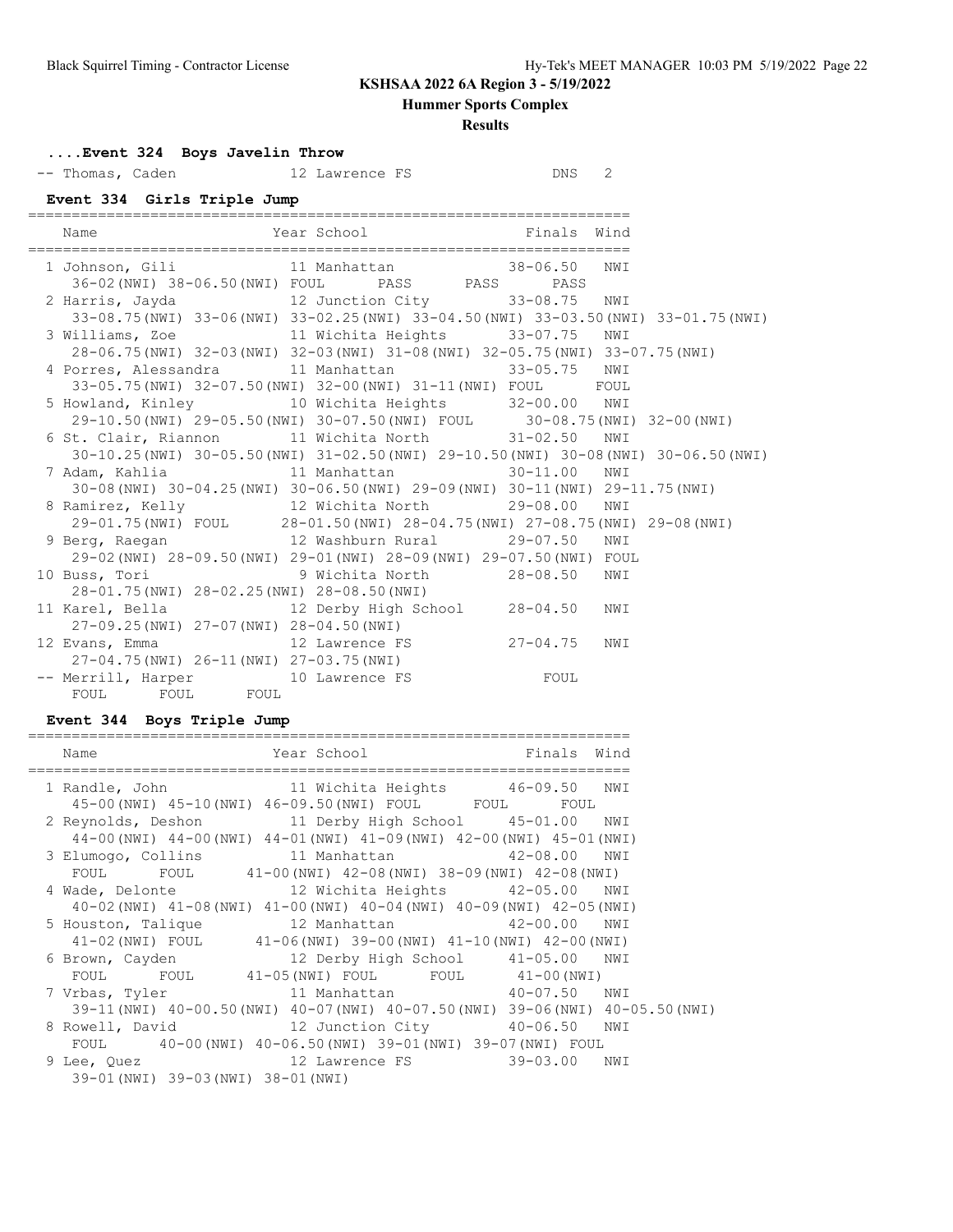**Hummer Sports Complex**

**Results**

## **....Event 344 Boys Triple Jump**

|                                        | 10 Roper, Caeleb    | 11 Wichita Heights    | $38 - 06.00$  | NWI  |  |
|----------------------------------------|---------------------|-----------------------|---------------|------|--|
|                                        | FOUL                | 38-06(NWI) 38-00(NWI) |               |      |  |
|                                        | 11 Clay, Collin     | 9 Washburn Rural      | $J38 - 06.00$ | NWI  |  |
|                                        | FOUL<br><b>FOUL</b> | $38 - 06$ (NWI)       |               |      |  |
|                                        | 12 Roney, Davin     | 10 Washburn Rural     | $38 - 05.00$  | NWI  |  |
| 38-00 (NWI) 38-00.50 (NWI) 38-05 (NWI) |                     |                       |               |      |  |
|                                        | 13 Hander, Noah     | 10 Washburn Rural     | $38 - 00.00$  | NWI  |  |
| FOUL 37-06 (NWI) 38-00 (NWI)           |                     |                       |               |      |  |
|                                        | 14 Riddick, Kyan    | 10 Wichita North      | $37 - 00.00$  | NW I |  |
|                                        | FOUL<br>FOUL        | 37-00 (NWI)           |               |      |  |

### **Event 354 Girls Pole Vault**

| Name                                                                                              | Year School                                                                          | Finals       |
|---------------------------------------------------------------------------------------------------|--------------------------------------------------------------------------------------|--------------|
| 1 Evans, Isa                                                                                      | 12 Lawrence FS                                                                       | $10 - 00.00$ |
| P                                                                                                 | 6-00 6-06 7-00 7-06 8-00 8-06 9-00 9-06 10-00 10-06 11-00<br>P P P P P P P P O P XXX |              |
| 2 Mai, Ashley                                                                                     | 12 Lawrence FS                                                                       | $9 - 06.00$  |
|                                                                                                   | $6-00$ $6-06$ $7-00$ $7-06$ $8-00$ $8-06$ $9-00$ $9-06$ $10-00$                      |              |
|                                                                                                   | P P P P P P O XO XXX                                                                 |              |
|                                                                                                   | 3 Brozek, Elizabeth 10 Wichita Heights                                               | $J9 - 06.00$ |
|                                                                                                   | 6-00 6-06 7-00 7-06 8-00 8-06 9-00 9-06 10-00                                        |              |
| P                                                                                                 | P P P O O O XXO XXX                                                                  |              |
| 4 Vaughn, Makenzie 11 Lawrence FS                                                                 |                                                                                      | $9 - 00.00$  |
| 6-00 6-06 7-00 7-06 8-00 8-06 9-00 9-06                                                           |                                                                                      |              |
| P P P P P O XO XXX                                                                                |                                                                                      |              |
|                                                                                                   | 5 Williams, Zoe 5 11 Wichita Heights 59-00.00                                        |              |
| $6 - 00$ $6 - 06$ $7 - 00$ $7 - 06$ $8 - 00$ $8 - 06$ $9 - 00$ $9 - 06$                           |                                                                                      |              |
| P P P P P XO XXO XXX<br>6 Frederickson, Alexis 11 Washburn Rural                                  |                                                                                      |              |
|                                                                                                   |                                                                                      | $8 - 06.00$  |
| $6-00$ $6-06$ $7-00$ $7-06$ $8-00$ $8-06$ $9-00$                                                  |                                                                                      |              |
| P P P O O XXX<br>P                                                                                |                                                                                      |              |
| 6 Holthaus, Joslyn 11 Manhattan<br>$6 - 00$ $6 - 06$ $7 - 00$ $7 - 06$ $8 - 00$ $8 - 06$ $9 - 00$ |                                                                                      | $8 - 06.00$  |
| P P P P O O XXX                                                                                   |                                                                                      |              |
|                                                                                                   | 8 Estudillo, Analese 10 Washburn Rural 8-00.00                                       |              |
| $6 - 00$ $6 - 06$ $7 - 00$ $7 - 06$ $8 - 00$ $8 - 06$                                             |                                                                                      |              |
| P XO XXO O O XXX                                                                                  |                                                                                      |              |
| 9 Ehalt, Brooke                                                                                   | 11 Washburn Rural                                                                    | $J8 - 00.00$ |
| $6 - 00$ $6 - 06$ $7 - 00$ $7 - 06$ $8 - 00$ $8 - 06$                                             |                                                                                      |              |
| P P O XXO XXO XXX                                                                                 |                                                                                      |              |
|                                                                                                   | 10 Herrera, Selah (12 Derby High School 7-06.00                                      |              |
| $6 - 00$ $6 - 06$ $7 - 00$ $7 - 06$ $8 - 00$                                                      |                                                                                      |              |
| $\begin{matrix} 0 & 0 & 0 & 0 & \text{XXX} \end{matrix}$                                          |                                                                                      |              |
| 11 Marques, Amelie                                                                                | 9 Derby High School 6-06.00                                                          |              |
| $6 - 00$ $6 - 06$ $7 - 00$                                                                        |                                                                                      |              |
| O O XXX                                                                                           |                                                                                      |              |
| 12 Salazar, Rita                                                                                  | 12 Wichita North                                                                     | $J6 - 06.00$ |
| $6 - 00$ $6 - 06$ $7 - 00$                                                                        |                                                                                      |              |
| XO XO XXX                                                                                         |                                                                                      |              |
| 13 Disney, Soleil<br>$6 - 006 - 06$                                                               | 9 Manhattan                                                                          | $6 - 00.00$  |
| O XXX                                                                                             |                                                                                      |              |
|                                                                                                   |                                                                                      |              |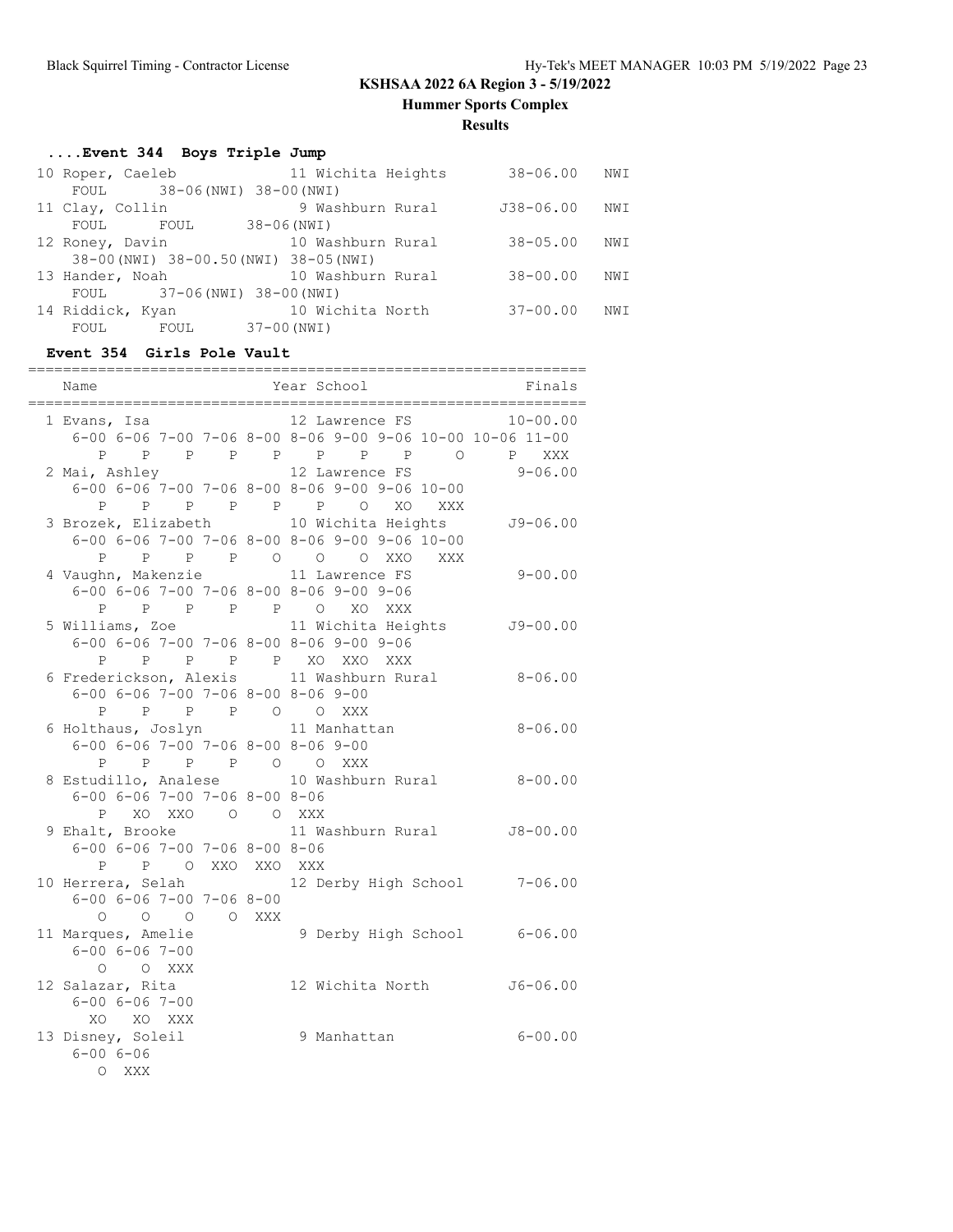**Hummer Sports Complex**

**Results**

# **....Event 354 Girls Pole Vault**

| 14 Bengi, Bilhah      | 12 Wichita North    | $J6 - 00.00$ |
|-----------------------|---------------------|--------------|
| $6 - 006 - 06$        |                     |              |
| XO XXX                |                     |              |
| -- Newingham, Nickole | 9 Derby High School | <b>DNS</b>   |
| -- Padilla, Taylyn    | 12 Wichita North    | DNS.         |

### **Event 364 Boys Pole Vault**

| Name                                                                                                    | Year School Finals                                                                                                                               |                                                                                                                                                                                                                                   |     |
|---------------------------------------------------------------------------------------------------------|--------------------------------------------------------------------------------------------------------------------------------------------------|-----------------------------------------------------------------------------------------------------------------------------------------------------------------------------------------------------------------------------------|-----|
| P                                                                                                       | 1 Stone, Cooper 10 Lawrence FS 13-06.00<br>P P P P P P P XO P O                                                                                  | 8-00 8-06 9-00 9-06 10-00 10-06 11-00 11-06 12-00 12-06 13-00 13-06 14-03<br>XXO                                                                                                                                                  | XXX |
|                                                                                                         | 2 Strawn, Elijah 10 Manhattan 12-00.00<br>8-00 8-06 9-00 9-06 10-00 10-06 11-00 11-06 12-00 12-06                                                |                                                                                                                                                                                                                                   |     |
|                                                                                                         | P P P P P P P XO O XXX<br>3 Schwab, Logan 12 Lawrence FS J12-00.00<br>8-00 8-06 9-00 9-06 10-00 10-06 11-00 11-06 12-00 12-06                    |                                                                                                                                                                                                                                   |     |
|                                                                                                         | P P P P P P XXO XO XO<br>4 Farrell, Dylan 11 Lawrence FS 11-06.00<br>8-00 8-06 9-00 9-06 10-00 10-06 11-00 11-06 12-00<br>P P P P P P P O XO XXX | XXX                                                                                                                                                                                                                               |     |
|                                                                                                         | 5 Rausch, Collin 10 Washburn Rural<br>8-00 8-06 9-00 9-06 10-00 10-06 11-00 11-06<br>P P P P O XXO XXO                                           | $11 - 00.00$                                                                                                                                                                                                                      |     |
|                                                                                                         | XXX<br>6 Pernice, Johnny 11 Derby High School 10-06.00<br>8-00 8-06 9-00 9-06 10-00 10-06 11-00<br>P P P O O XO XXX                              |                                                                                                                                                                                                                                   |     |
| 8-00 8-06 9-00 9-06 10-00 10-06                                                                         | 7 Wille, Jonathan 10 Manhattan 10-00.00                                                                                                          |                                                                                                                                                                                                                                   |     |
| P P P O O XXX<br>8-00 8-06 9-00 9-06 10-00 10-06                                                        | 8 Muller, Carson 11 Derby High School J10-00.00                                                                                                  |                                                                                                                                                                                                                                   |     |
| P P XXO O XO XXX<br>9 Hutsen, Dakota<br>$8 - 00$ $8 - 06$ $9 - 00$ $9 - 06$ $10 - 00$<br>XO O XO XO XXX | 11 Washburn Rural 9-06.00                                                                                                                        |                                                                                                                                                                                                                                   |     |
| $8-00$ $8-06$ $9-00$ $9-06$ $10-00$<br>O O XO XXO XXX                                                   | 10 Lang, Austin 11 Washburn Rural J9-06.00                                                                                                       |                                                                                                                                                                                                                                   |     |
| $8 - 00$ $8 - 06$ $9 - 00$ $9 - 06$<br>P XO XXX<br>P                                                    | 11 Chronister, Parker 11 Derby High School 9-00.00                                                                                               |                                                                                                                                                                                                                                   |     |
|                                                                                                         | -- Durtschi, Tyler 10 Manhattan                                                                                                                  | <b>DNS</b>                                                                                                                                                                                                                        |     |
|                                                                                                         | Women - Team Rankings - 18 Events Scored                                                                                                         |                                                                                                                                                                                                                                   |     |
| 7) Wichita North High School                                                                            | $30 -$                                                                                                                                           | 1) Manhattan High School 166.50 2) Lawrence Free State High 96<br>3) Washburn Rural High School 76.50 4) Derby High School 75<br>5) Wichita Heights High Schoo 62 6) Junction City High School 48<br>8) Wichita Southeast High Sc | 3   |

9) Topeka High School 1